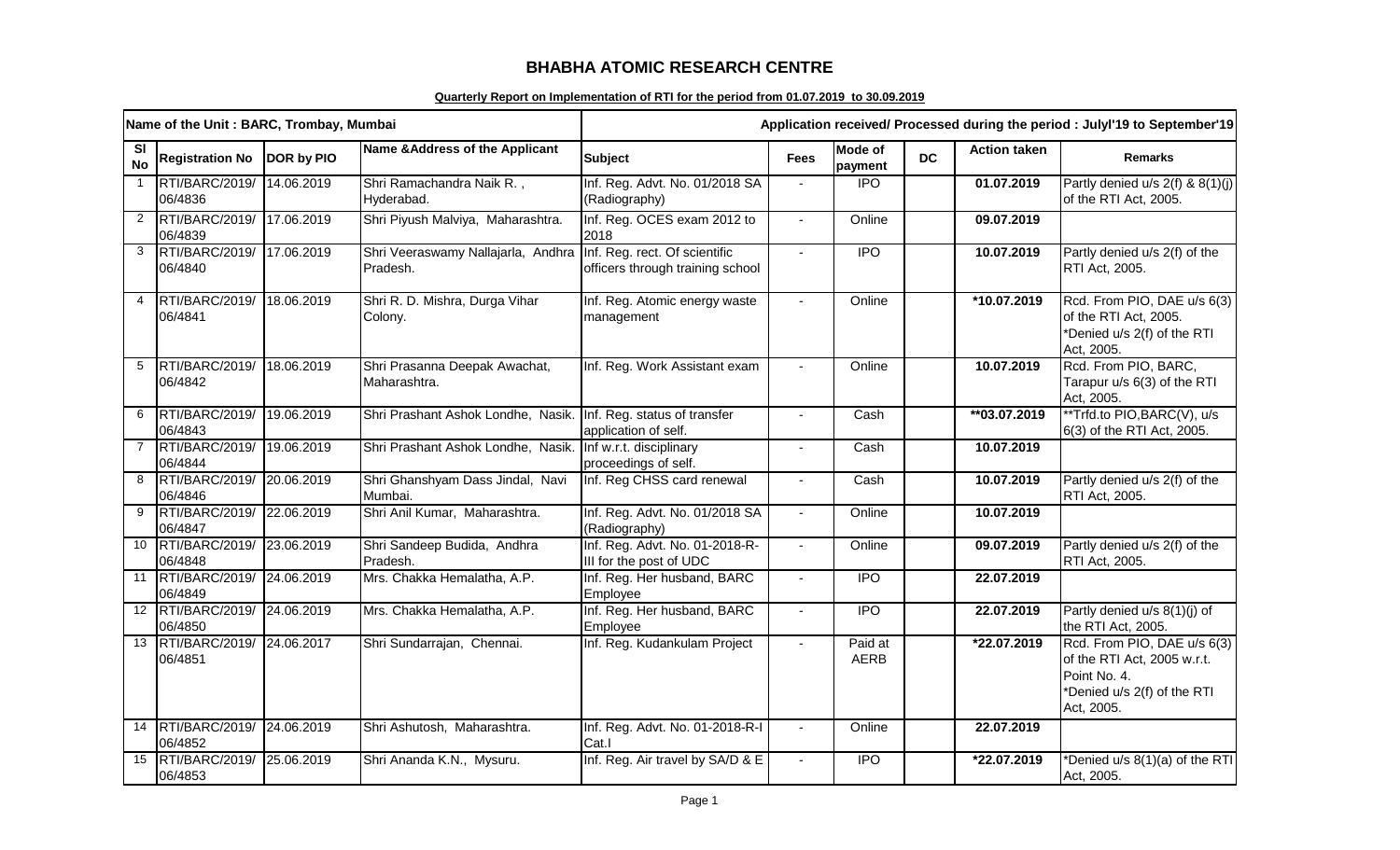| <b>SI</b><br><b>No</b> | <b>Registration No</b>               | <b>DOR by PIO</b> | Name & Address of the Applicant                                   | <b>Subject</b>                                                                | <b>Fees</b>              | <b>Mode of</b><br>payment | <b>DC</b> | <b>Action taken</b> | <b>Remarks</b>                                                                                                                                                                           |
|------------------------|--------------------------------------|-------------------|-------------------------------------------------------------------|-------------------------------------------------------------------------------|--------------------------|---------------------------|-----------|---------------------|------------------------------------------------------------------------------------------------------------------------------------------------------------------------------------------|
| 16                     | RTI/BARC/2019/<br>06/4854            | 25.06.2019        | Shri Shukdev Kumar, Bihar.                                        | Inf. Reg. Advt. No. 01-2018-R-I<br>Cat.II - own marks & Cutoff<br>marks       | $\blacksquare$           | Online                    |           | 22.07.2019          |                                                                                                                                                                                          |
| 17                     | RTI/BARC/2019/ 25.06.2019<br>06/4855 |                   | Ms. Shanti Kumari, Chandigarh.                                    | Inf. Reg. Recruitment process<br>of para medical posts in BARC.               | $\mathbf{r}$             | Online                    |           | 22.07.2019          | Transferred online to PIO,<br>DAE, Mumbai u/s 6(3) of the<br>RTI Act, 2005 pertaining to<br>point Nos. 2, 3 & 6.<br>Partly denied u/s 2(f) of the<br>RTI Act, 2005.                      |
| 18                     | RTI/BARC/2019/<br>06/4856            | 25.06.2019        | Shri Pranav Gupta, Madhya Pradesh. Inf. Reg. Payment of Stipend   | during internship in BARC                                                     |                          | Online                    |           | 24.07.2019          |                                                                                                                                                                                          |
| 19                     | RTI/BARC/2019/ 27.06.2019<br>06/4857 |                   | Shri KVSV Lakshmaji Rao, Kakinada. Inf. Reg. Determination of age | of Ink.                                                                       | $\blacksquare$           | $\overline{1}$            |           | 22.07.2019          |                                                                                                                                                                                          |
| 20                     | RTI/BARC/2019/<br>06/4858            | 28.06.2019        | Shri Kartik Kumar, WB.                                            | Inf. Reg. STPT question papers<br>& answer keys                               | $\sim$                   | $\overline{1}$            |           | 22.07.2019          | Partly denied u/s 8(1)(d) of<br>the RTI Act, 2005.                                                                                                                                       |
| 21                     | RTI/BARC/2019/<br>06/4859            | 28.06.2019        | Shri Abul Hassan, Advocate,<br>Kolkata.                           | Inf. Reg. salary details of BARC<br>employee                                  | $\mathbf{r}$             | <b>IPO</b>                |           | 22.07.2019          | Partly denied u/s 2(f) of the<br>RTI Act, 2005.                                                                                                                                          |
|                        | 22 RTI/BARC/2019/<br>06/4860         | 28.06.2019        | Shri Anil Kumar, Bihar.                                           | Inf. Reg. Advt. No. 01/2018 SA<br>(Radiography)                               | $\blacksquare$           | Online                    |           | 22.07.2019          | Recd. From PIO, BARC,<br>Tarapur, u/s 6(3) of the RTI<br>Act, 2005.<br>Transferred online to PIO,<br>DAE, Mumbai u/s 6(3) of the<br>RTI Act, 2005 pertaining to<br>point Nos. (1) & (2). |
| 23                     | RTI/BARC/2019/ 28.06.2019<br>06/4861 |                   | Shri Shekh Mohsin, Madhya<br>Pradesh.                             | Inf. Reg. Recruitment &<br>promotion guidelines for direct<br>recruited S&T   |                          | Online                    |           | 26.07.2019          |                                                                                                                                                                                          |
| 24                     | RTI/BARC/2019/ 28.06.2019<br>06/4862 |                   | Shri Mukesh Kumar Gurjar, Madhya<br>Pradesh                       | Inf.reg. AQ in Horticulture<br>discipline                                     |                          | Online                    |           | 24.07.2019          | Rcd. From PIO, DAE u/s 6(3)<br>of the RTI Act, 2005.                                                                                                                                     |
| 25                     | RTI/BARC/2019/<br>06/4863            | 29.06.2019        | Shri K. Hari Prasath, Kumbakonam.                                 | Inf. Reg. BARC employee                                                       | $\overline{\phantom{a}}$ | Online                    |           | 08.07.2019          | Rcd. From PIO, DAE u/s 6(3)<br>of the RTI Act, 2005.                                                                                                                                     |
| 26                     | RTI/BARC/2019/ 01.07.2019<br>07/4864 |                   | Shri A.M. Baskaran, , Tamil Nadu.                                 | Inf. Reg. action taken on<br>representation made by self.                     | $\overline{\phantom{a}}$ | Paid at<br>DAE            |           | 24.07.2019          | Rcd. From PIO, DAE u/s 6(3)<br>of the RTI Act, 2005 w.r.t.<br>Point No. 1 & 2.                                                                                                           |
| 27                     | RTI/BARC/2019/<br>07/4865            | 02.07.2019        | Shri Harkesh Meena, Uttar Pradesh.                                | Inf. Reg. eligibility for Stipend<br>Trainee against Advt.<br>No.01/2018(R-I) | 10                       | <b>IPO</b>                |           | 26.07.2019          | Partly denied u/s 2(f) of the<br>RTI Act, 2005.                                                                                                                                          |
| 28                     | RTI/BARC/2019/<br>07/4866            | 02.07.2019        | Shri Rajesh Shantaram Rediz,<br>Mumbai.                           | Inf. Reg. Medical Treatment<br><b>Records</b>                                 | 10                       | <b>IPO</b>                |           | 31.07.2019          | Partly denied u/s 8(1)(e) &<br>8(1)(g) of the RTI Act, 2005.                                                                                                                             |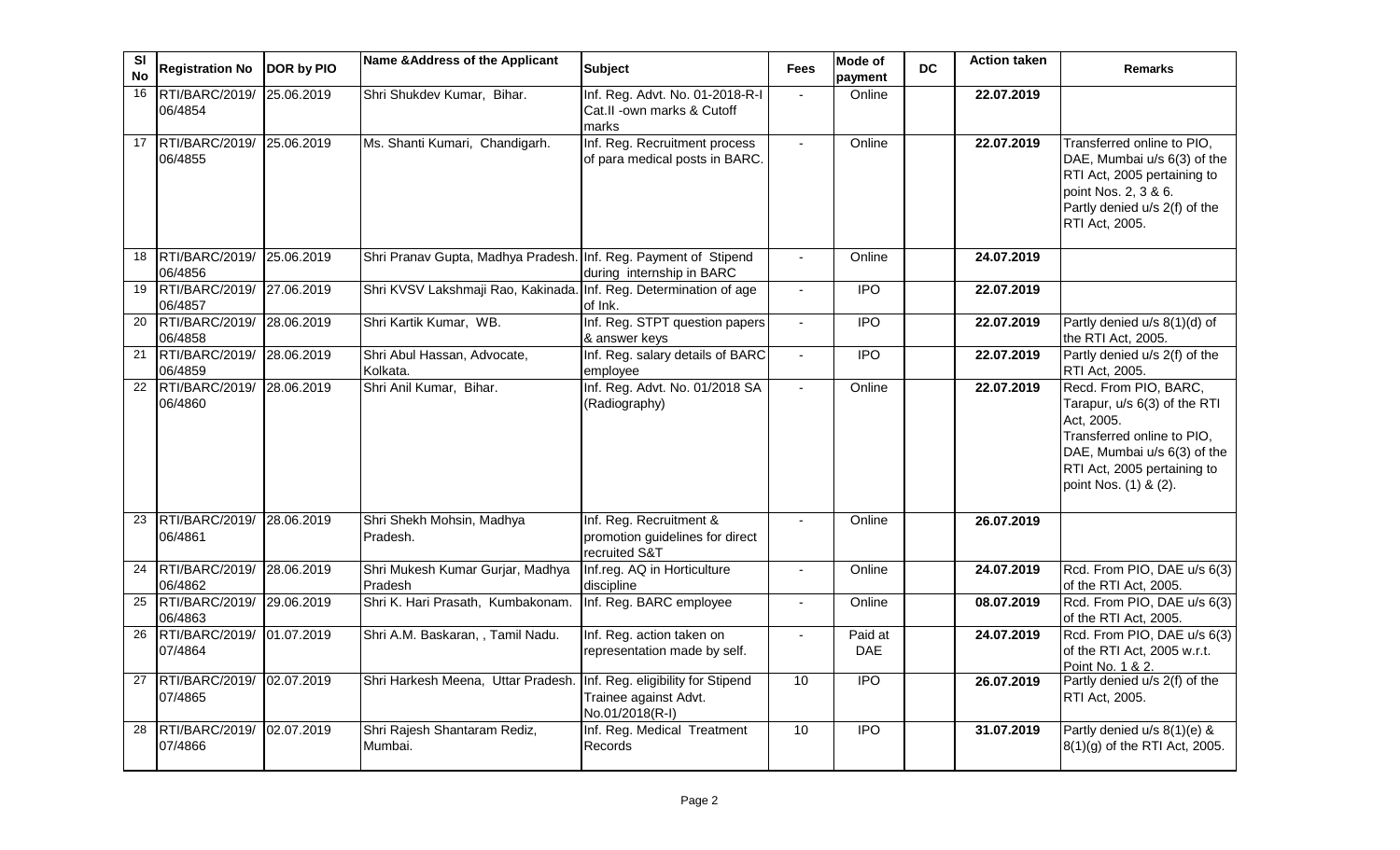| SI<br><b>No</b> | <b>Registration No</b>               | DOR by PIO | Name & Address of the Applicant             | <b>Subject</b>                                                                                        | Fees           | Mode of<br>payment     | <b>DC</b> | <b>Action taken</b> | <b>Remarks</b>                                                                                                                          |
|-----------------|--------------------------------------|------------|---------------------------------------------|-------------------------------------------------------------------------------------------------------|----------------|------------------------|-----------|---------------------|-----------------------------------------------------------------------------------------------------------------------------------------|
| 29              | RTI/BARC/2019/<br>07/4867            | 02.07.2019 | Shri Kareem Ansari, Hyderabad.              | Inf. Reg. RRF                                                                                         | 10             | <b>IPO</b>             |           | ** 04.07.2019       | **Trfd.online to PIO, DAE u/s<br>6(3) of the RTI Act, 2005.                                                                             |
| 30              | RTI/BARC/2019/<br>07/4868            | 04.07.2019 | Shri Pushpendra Saini, Maharashtra.         | Inf. Reg. Pay fixed at lower pay<br>than min. entry point of SA on<br>promotion on or after 1.1.2006. | $\blacksquare$ | Online                 |           | *31.07.2019         | Rcd. From PIO, DAE u/s 6(3)<br>of the RTI Act, 2005.<br>*Denied u/s 7(9) of the RTI<br>Act, 2005.                                       |
| 31              | RTI/BARC/2019/ 04.07.2019<br>07/4869 |            | Shri Rahul Gupta, Madhya Pradesh.           | Inf. Reg. Own marks/cut off<br>marks in OCES/DGFS-19                                                  |                | Online                 |           | 22.07.2019          |                                                                                                                                         |
| 32              | RTI/BARC/2019/<br>07/4870            | 05.07.2019 | Shri Devansh Upadhyay, Uttar<br>Pradesh.    | Inf. Reg. Current status of Gr.III<br>posting Advt.No. 1/DPS/2018                                     | 10             | $\overline{1}$         |           | **08.07.2019        | **Trfd.online to PIO, DPS,<br>Mumbai u/s 6(3) of the RTI<br>Act, 2005.                                                                  |
| 33              | RTI/BARC/2019/<br>07/4871            | 05.07.2019 | Shri Kareem Ansari, Hyderabad.              | Inf. Reg. Nurses working at<br>TMH & RMC.                                                             |                | Paid at<br><b>AERB</b> |           | 31.07.2019          | Rcd. From PIO, AERB u/s<br>6(3) of the RTI Act, 2005.                                                                                   |
| 34              | RTI/BARC/2019/<br>07/4872            | 05.07.2019 | Shri Mukesh Kumar Gurjar, Madhya<br>Pradesh | Reg. Home construction nearby<br>nuclear installations                                                | $\blacksquare$ | <b>IPO</b>             |           | 31.07.2019          |                                                                                                                                         |
| 35              | RTI/BARC/2019/<br>07/4873            | 05.07.2019 | Shri A.M. Baskaran, Tamil Nadu.             | Inf. Reg. awarding of Group<br>Award.                                                                 | $\blacksquare$ | Paid at<br>BARC(F)     |           | 24.07.2019          | Rcd. From PIO, BARC(F),<br>Kalpakkam u/s 6(3) of the<br>RTI Act, 2005.                                                                  |
| 36              | RTI/BARC/2019/<br>07/4874            | 08.07.2019 | Shri Prince, Ballabgarh.                    | Copy of question paper,<br>answer key & cut off marks for<br>Work Asstt.                              | $\sim$         | Online                 |           | 26.07.2019          | Recd. From PIO, BARC,<br>Tarapur, u/s 6(3) of the RTI<br>Act, 2005.<br>Partly<br>denied u/s 8(1)(d) of the RTI<br>Act, 2005.            |
| 37              | RTI/BARC/2019/<br>07/4875            | 08.07.2019 | Shri Laxman, Maharashtra                    | Copy of question papers for<br>Cat-I Electronics &<br>Instrumentation)                                |                | Online                 |           | *26.07.2019         | Rcd. From PIO, DAE u/s 6(3)<br>of the RTI Act, 2005.<br>*Denied u/s 8(1)(d) of the<br>RTI Act, 2005.                                    |
| 38              | RTI/BARC/2019/<br>07/4876            | 09.07.2019 | Ms. Dipika Prabhakar Patil, Mumbai.         | Inf.reg. Marks obtained by self<br>& OBC category                                                     | 10             | <b>IPO</b>             |           | 31.07.2019          | Partly denied u/s 2(f) of the<br>RTI Act, 2005.                                                                                         |
| 39              | RTI/BARC/2019/<br>07/4877            | 09.07.2019 | Shri Prince Singh, Ballabgarh.              | Copy of question paper,<br>answer key & cut off marks for<br>Plant Operator & Lab. Asstt.             |                | Online                 |           | 31.07.2019          | Partly denied u/s 8(1)(d) of<br>the RTI Act, 2005.                                                                                      |
| 40              | RTI/BARC/2019/<br>07/4878            | 10.07.2019 | Shri Muraleedharan R., Tamilnadu            | Inf. Reg. Guest houses of DAE                                                                         |                | Online                 |           | 26.07.2019          | Rcd. From PIO, DAE u/s 6(3)<br>of the RTI Act, 2005. Rcd.<br>From PIO, DAE u/s 6(3) of<br>the RTI Act, 2005 w.r.t.point<br>nos.2,3 & 4. |
| 41              | RTI/BARC/2019/<br>07/4879            | 10.07.2019 | Ms. Neeraja, Kerala.                        | Inf. Reg. Recruitment &<br>Interview procedure in BARC                                                |                | Online                 |           | 07.08.2019          | Rcd. From PIO, DAE u/s 6(3)<br>of the RTI Act, 2005.                                                                                    |
| 42              | RTI/BARC/2019/<br>07/4880            | 10.07.2019 | Shri Sreekumar C.V., Kerala                 | Inf. Reg. Nurse/A post vide<br>Advt. No. 01/2018 (R-IV)                                               |                | Online                 |           | 26.07.2019          |                                                                                                                                         |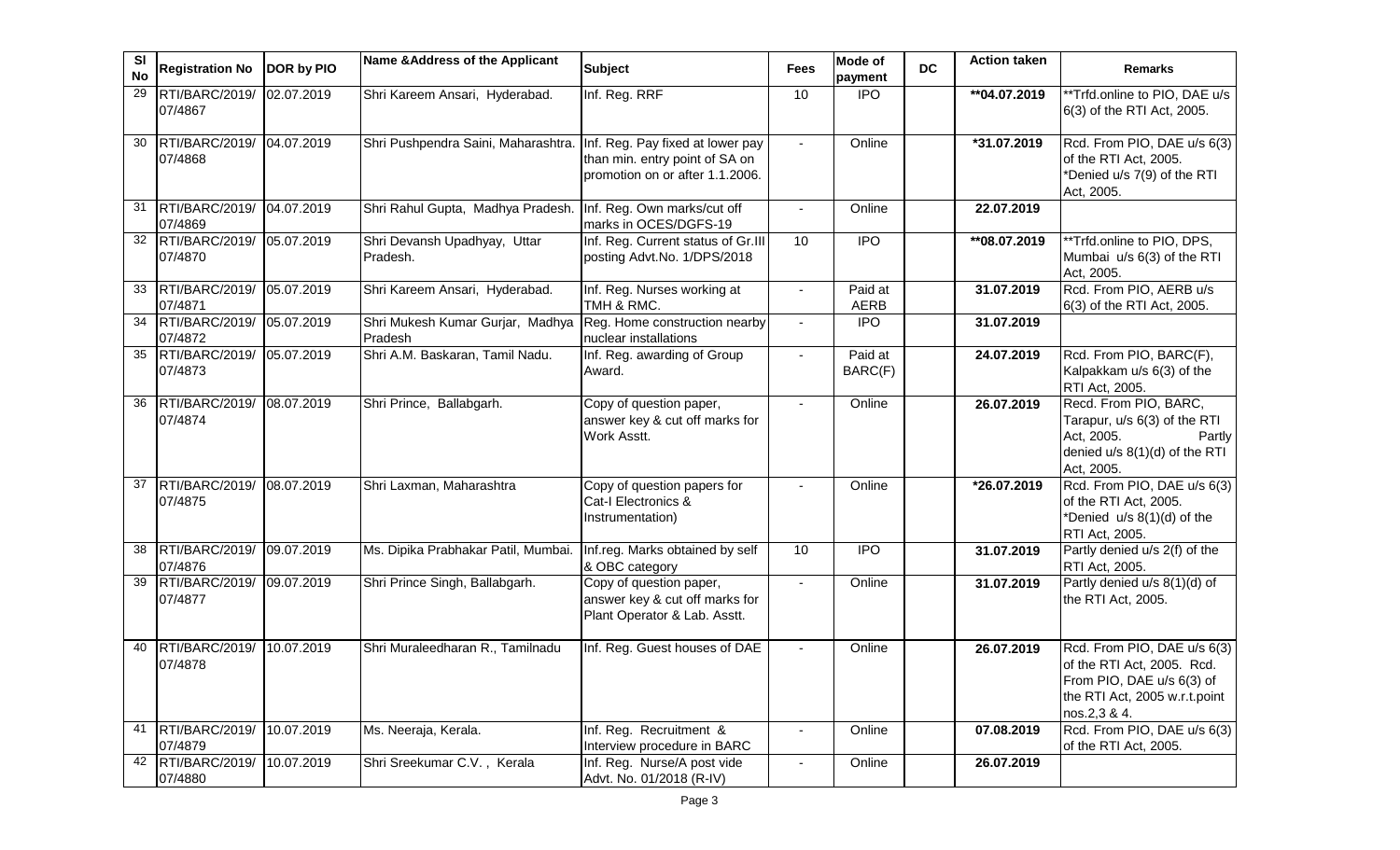| SI<br><b>No</b> | <b>Registration No</b>               | DOR by PIO | Name & Address of the Applicant            | <b>Subject</b>                                                        | <b>Fees</b>    | <b>Mode of</b><br>payment | <b>DC</b> | <b>Action taken</b> | <b>Remarks</b>                                                                                                        |
|-----------------|--------------------------------------|------------|--------------------------------------------|-----------------------------------------------------------------------|----------------|---------------------------|-----------|---------------------|-----------------------------------------------------------------------------------------------------------------------|
| 43              | RTI/BARC/2019/<br>07/4881            | 10.07.2019 | Shri Dinkar Sakharam Tawade,<br>Mumbai.    | Inf. Reg. Work order for labour<br>supply at BARC                     |                | Online                    |           | 22.07.2019          |                                                                                                                       |
| 44              | RTI/BARC/2019/<br>07/4882            | 11.07.2019 | Ms. J. Geetha, Tamilnadu.                  | Details of Technical Staff at<br>AMD.                                 | $\blacksquare$ | Online                    |           | **12.07.2019        | **Trfd.online to PIO,<br>AMDE&R, Hyderabad u/s<br>6(3) of the RTI Act, 2005.                                          |
| 45              | RTI/BARC/2019/ 11.07.2019<br>07/4883 |            | Ms. J. Geetha, Tamilnadu.                  | Details of Technical Staff at<br>BARC.                                |                | Online                    |           | 23.07.2019          | Parly denied u/s 8(1)(j) of the<br>RTI Act, 2005.                                                                     |
| 46              | RTI/BARC/2019/<br>07/4884            | 09.07.2019 | Smt. J. Ramani, Hyderabad.                 | Inf. Reg. BARC employee                                               |                | Paid at<br>AMD            |           | 25.07.2019          | Rcd. From AMD, Hyderabad<br>u/s 6(3) of the RTI Act, 2005.<br>Partly denied u/s 2(f) of the<br>RTI Act, 2005.         |
| 47              | RTI/BARC/2019/<br>07/4885            | 11.07.2019 | Shri Shivakumar Thiagarajan,<br>Mandala    | Inf. Reg. Creche Facility in<br>Mumbai.                               | $\blacksquare$ | Online                    |           | 23.07.2019          |                                                                                                                       |
| 48              | RTI/BARC/2019/<br>07/4886            | 11.07.2019 | Shri Balakumaran, Tamilnadu.               | Details of self performance                                           | $\blacksquare$ | Online                    |           | 07.08.2019          |                                                                                                                       |
| 49              | RTI/BARC/2019/ 11.07.2019<br>07/4887 |            | Shri Subrata Mukhopadhyay,<br>Maharashtra. | Inf. Reg. OCES/DGFS-2019                                              |                | Online                    |           | 22.07.2019          |                                                                                                                       |
| 50              | RTI/BARC/2019/ 11.07.2019<br>07/4888 |            | Shri Ravi Kumar Rajan, Bihar.              | Inf. Reg. Advt. No.01/2019.                                           | $\overline{a}$ | Online                    |           | 07.08.2019          |                                                                                                                       |
| 51              | RTI/BARC/2019/<br>07/4889            | 12.07.2019 | Shri Rakesh Kumar, Karnataka.              | Inf. Reg. Pay protection on<br>apptt. From PSU to Central<br>Govt.    | $\blacksquare$ | Online                    |           | *07.08.2019         | Recd. From PIO, DoPT u/s<br>6(3) of the RTI Act, 2005.<br>*Denied u/s 2(f) of the RTI<br>Act, 2005.                   |
| 52              | RTI/BARC/2019/<br>07/4890            | 12.07.2019 | Shri S.S. Sonwalkar, Telangana.            | Details of CPIO                                                       | $\blacksquare$ | Online                    |           | 22.07.2019          |                                                                                                                       |
| 53              | RTI/BARC/2019/<br>07/4891            | 13.07.2019 | Shri G. Ramakrishna, Andhra<br>Pradesh     | Inf. Reg. Advt. No.01/2019(R-<br>$ 11\rangle$ .                       |                | Online                    |           | 05.08.2019          |                                                                                                                       |
| 54              | RTI/BARC/2019/<br>07/4892            | 16.07.2019 | Shri Yaahas S, Karnataka.                  | Inf. Reg security measures for<br>store house at Mysuru               |                | Online                    |           | **17.07.2019        | Rcd. From PIO, DAE u/s 6(3)<br>of the RTI Act, 2005.<br>**Trfd. To PIO, RMP, Mysuru<br>u/s 6(3) of the RTI Act, 2005. |
| 55              | RTI/BARC/2019/<br>07/4893            | 16.07.2019 | Shri Prashant Kaushik, Uttar<br>Pradesh.   | Ing. Reg. OCES/DGFS-2019.                                             |                | Online                    |           | 07.08.2019          |                                                                                                                       |
| 56              | RTI/BARC/2019/ 16.07.2019<br>07/4894 |            | Shri Bhargav, Andhra Pradesh.              | Inf. Reg. OCES/ DGFS-2018<br>TA allowance                             |                | Online                    |           | 05.08.2019          |                                                                                                                       |
| 57              | RTI/BARC/2019/<br>07/4895            | 17.07.2019 | Shri Rahul Kumar, Bihar                    | Inf. Reg. Advt. No. 01-2018-R-I<br>Cat.I -own marks & Cutoff<br>marks |                | Online                    |           | 07.08.2019          |                                                                                                                       |
| 58              | RTI/BARC/2019/<br>07/4896            | 18.07.2019 | Shri Narayan Ratanoo, Madhya<br>Pradesh.   | Inf. Reg. Track change on<br>medical ground                           |                | Online                    |           | *05.08.2019         | *Denied u/s 8(1)(j) of the RTI<br>Act, 2005.                                                                          |
| 59              | RTI/BARC/2019/<br>07/4897            | 18.07.2019 | Shri Ashok Kumar Bisnoi,<br>Rajasthan.     | Ing. Reg. OCES/DGFS-2019.<br>Page 4                                   |                | Online                    |           | 07.08.2019          | Rcd. From PIO, HBNI u/s<br>6(3) of the RTI Act, 2005.                                                                 |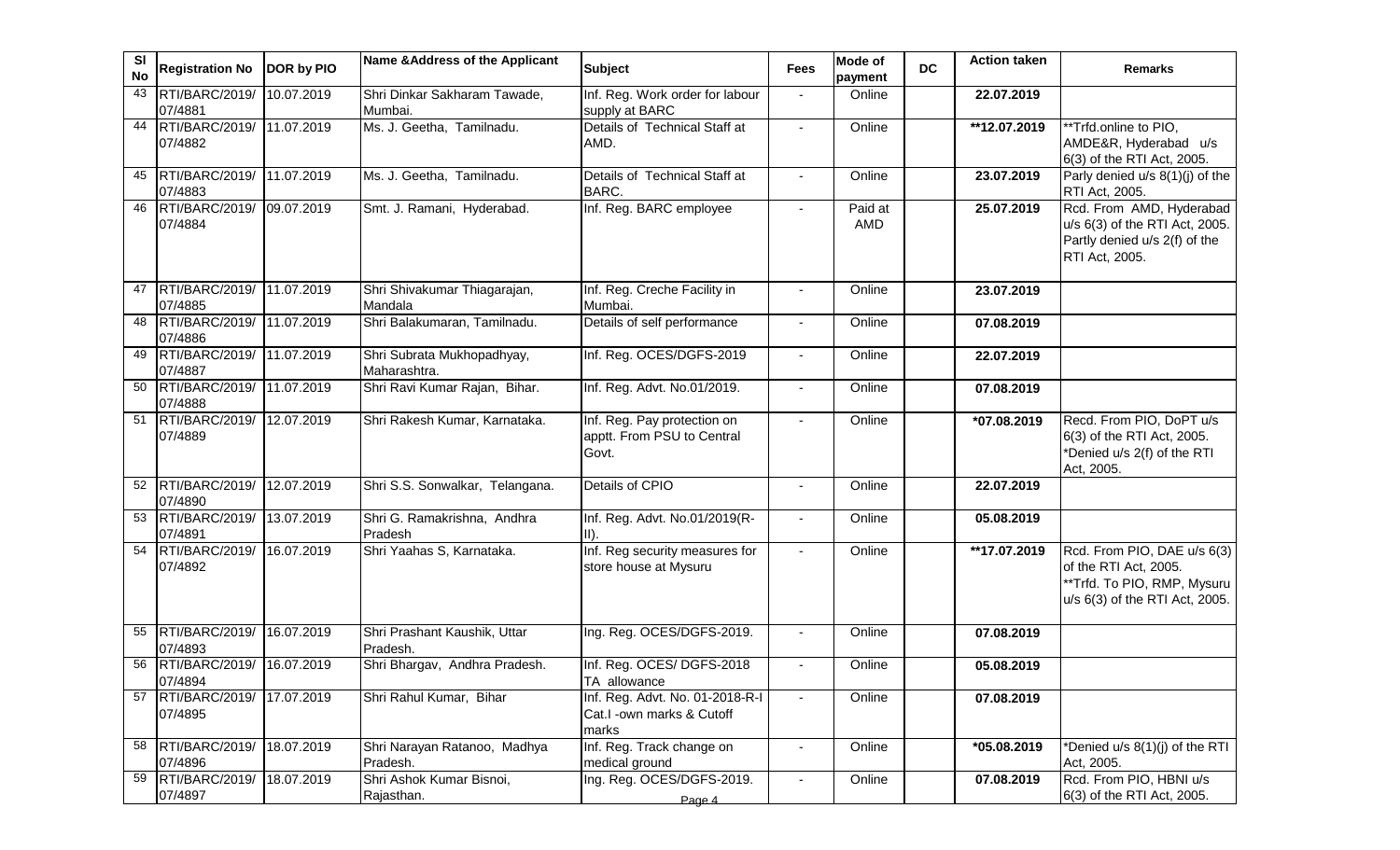| <b>SI</b><br><b>No</b> | <b>Registration No</b>               | DOR by PIO | Name & Address of the Applicant            | <b>Subject</b>                                         | <b>Fees</b>    | Mode of<br>payment      | <b>DC</b> | <b>Action taken</b> | <b>Remarks</b>                                                                                                                                          |
|------------------------|--------------------------------------|------------|--------------------------------------------|--------------------------------------------------------|----------------|-------------------------|-----------|---------------------|---------------------------------------------------------------------------------------------------------------------------------------------------------|
| 60                     | RTI/BARC/2019/<br>07/4898            | 19.07.2019 | Shri S.K. Singh, Mumbai                    | Inf. Reg. SAAB                                         | 10             | Cash                    |           | 13.08.2019          | Partly denied u/s 8(1)(j) of<br>the RTI Act, 2005.                                                                                                      |
|                        | 61 RTI/BARC/2019/<br>07/4899         | 19.07.2019 | Shri V. Ramsubramanian, Tamiladu           | Inf. Reg. Rectt. Of Scientific<br>Assistants.          | $\blacksquare$ | Online                  |           | 13.08.2019          | Partly denied u/s 2(f) of the<br>RTI Act, 2005.                                                                                                         |
|                        | 62 RTI/BARC/2019/<br>07/4900         | 20.07.2019 | Ms. Sunita Majumdar, Maharashtra.          | Inf. Reg. Female Security Staff.                       | $\blacksquare$ | Online                  |           | *08.08.2019         | *Denied u/s 8(1)(a) of the RTI<br>Act, 2005.                                                                                                            |
| 63                     | RTI/BARC/2019/<br>07/4901            | 20.07.2019 | Shri Vaibhav Borate, Maharashtra.          | Inf. Reg. Stipendiary Trainee<br>Cat.I (Mechanical)    | $\sim$         | Online                  |           | 07.08.2019          |                                                                                                                                                         |
| 64                     | RTI/BARC/2019/ 21.07.2019<br>07/4902 |            | Shri B. Sarkar, Tamilnadu.                 | Inf. Reg. complaint made by<br>self                    |                | Online                  |           | **23.07.2019        | **Trfd. to PIO, BARCF,<br>Kalpakkam u/s 6(3) of the<br>RTI Act, 2005.                                                                                   |
| 65                     | RTI/BARC/2019/ 22.07.2019<br>07/4903 |            | Ms. Shanti Kumari, Chandigarh.             | Inf. Reg. Advt. No. 01/2018 SA<br>(Radiography)        |                | Online                  |           | 20.08.2019          | Partly denied u/s 8(1)(j) of<br>the RTI Act, 2005.                                                                                                      |
| 66                     | RTI/BARC/2019/ 23.07.2019<br>07/4904 |            | Shri Jai Sankar Sharma, Bihar.             | Inf. Reg. Advt. No. 01/2018-R-I<br>(Cat.1)             | $\sim$         | Online                  |           | 08.08.2019          |                                                                                                                                                         |
| 67                     | RTI/BARC/2019/ 24.07.2019<br>07/4905 |            | Shri A.P. Jadhav, Panvel.                  | Inf. Reg. Contractor                                   | 10             | Cash                    |           | *20.08.2019         | *Denied u/s $8(1)(a)$ & $8(1)(e)$<br>of the RTI Act, 2005.                                                                                              |
| 68                     | RTI/BARC/2019/ 22.07.2019<br>07/4906 |            | Shri Vaibhav Borate, Maharashtra.          | Inf. Reg. Stipendiary Trainee<br>Cat.I (Mechanical)    | $\blacksquare$ | Online                  |           | 20.08.2019          |                                                                                                                                                         |
| 69                     | RTI/BARC/2019/ 23.07.2019<br>07/4907 |            | Dr. Munish Kumar, Mumbai                   | Inf. Reg. Guidelines for<br>Reporting Officer.         | $\blacksquare$ | Online                  |           | 22.08.2019          | Partly denied u/s 2(f) of RTI<br>Act, 2005.                                                                                                             |
| 70                     | RTI/BARC/2019/ 23.07.2019<br>07/4908 |            | Shri Vijay Gajanan Rathod,<br>Maharashtra. | Inf. Reg. Advt. No. 01/2018-R-I<br>(Cat.II)            |                | Online                  |           | 21.08.2019          |                                                                                                                                                         |
|                        | 71 RTI/BARC/2019/<br>07/4909         | 23.07.2019 | Shri Krishna Ramchandra Katre,<br>Mumbai.  | Inf. Reg. Advt. No. 01/2018-R-I<br>(Cat.1)             | $\blacksquare$ | Online                  |           | 21.08.2019          |                                                                                                                                                         |
|                        | 72 RTI/BARC/2019/<br>07/4910         | 24.07.2019 | Shri Shailesh Kumar, Jharkhand.            | Inf. Reg. Advt. No. 01/2018-R-I<br>(Cat.1)             | $\blacksquare$ | Online                  |           | 21.08.2019          |                                                                                                                                                         |
|                        | 73 RTI/BARC/2019/<br>07/4911         | 25.07.2019 | Smt. Sangita Suryakant Lohar, Pune         | Inf. Reg. salary details of BARC<br>employee           | 10             | Cash                    |           | 20.08.2019          |                                                                                                                                                         |
| 74                     | RTI/BARC/2019/<br>07/4912            | 25.07.2019 | Smt. Sangita Suryakant Lohar, Pune.        | Inf. Reg. salary deductions of<br><b>BARC</b> employee | 10             | Cash                    |           | *20.08.2019         | *Denied u/s $8(1)(j)$ of the RTI<br>Act, 2005.                                                                                                          |
| 75                     | RTI/BARC/2019/<br>07/4913            | 25.07.2019 | Shri S.S. Sonwalkar, Telangana.            | Inf.reg. OMs/ Circulars issued<br>by UCIL              | $\blacksquare$ | Paid at<br>UCIL         |           | 20.08.2019          | Recd. From Under Secretary<br>(I&M) & PIO, DAE, u/s 6(3) of<br>the RTI Act, 2005.                                                                       |
| 76                     | RTI/BARC/2019/ 26.07.2019<br>07/4914 |            | Shri Dheeresh Jain, Mumbai.                | Inf. Reg. promotion norms for<br>Sr.SO/H               |                | Paid at<br><b>NPCIL</b> |           | *20.08.2019         | Recd. From Under Secretary<br>(Power) & PIO, DAE, u/s 6(3)<br>of the RTI Act, 2005 w.r.t.<br>Point No. 26.<br>*Denied u/s 2(f) of the RTI<br>Act, 2005. |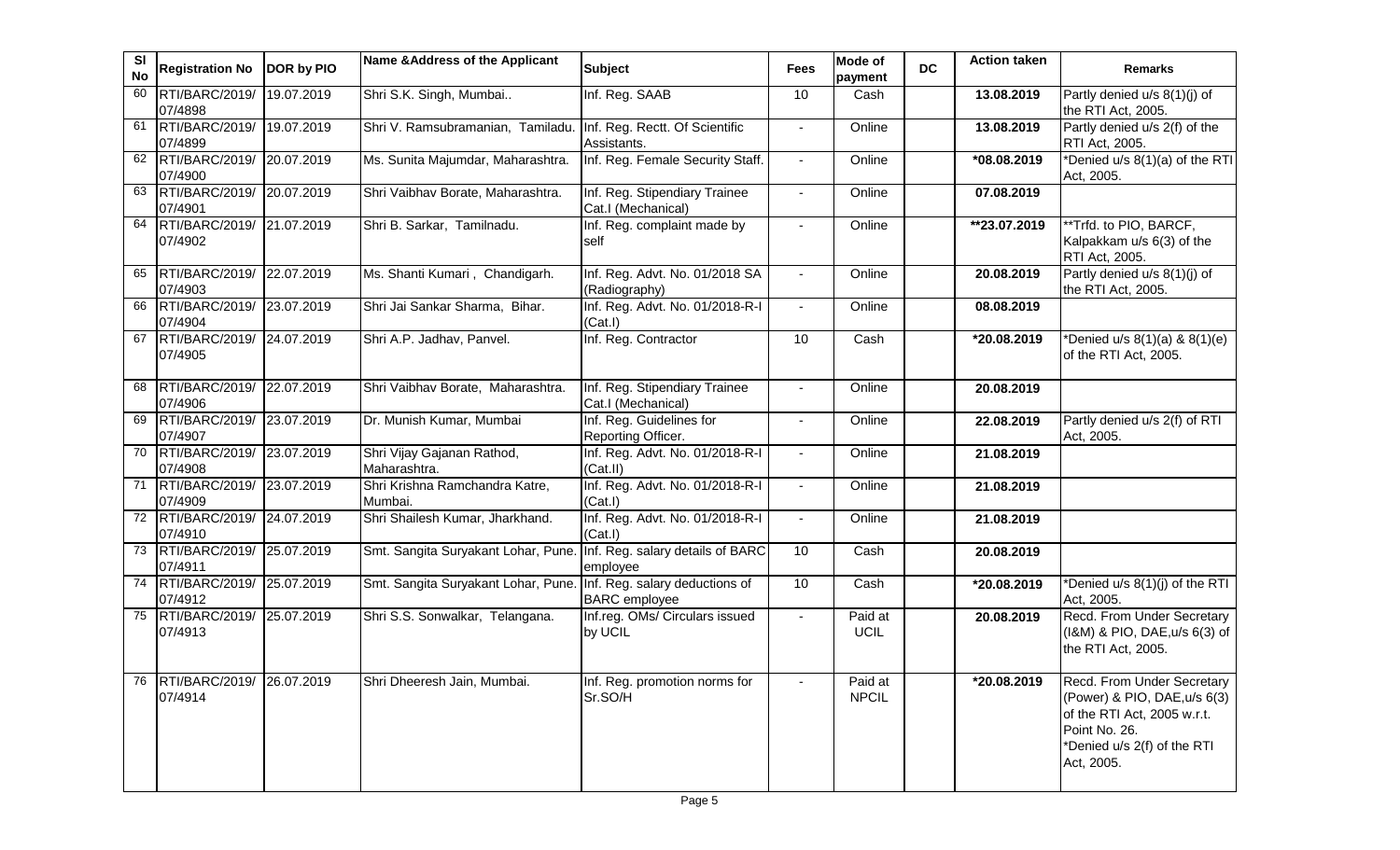| SI<br><b>No</b> | <b>Registration No</b>               | DOR by PIO | Name & Address of the Applicant             | <b>Subject</b>                                                   | Fees           | Mode of<br>payment    | <b>DC</b> | <b>Action taken</b> | <b>Remarks</b>                                                                                                |
|-----------------|--------------------------------------|------------|---------------------------------------------|------------------------------------------------------------------|----------------|-----------------------|-----------|---------------------|---------------------------------------------------------------------------------------------------------------|
| 77              | RTI/BARC/2019/<br>07/4915            | 26.07.2019 | Shri Shubham Ratan Kale,<br>Maharashtra.    | Inf. Reg. Advt. No. 01/2018-R-I<br>(Cat.1)                       |                | Paid at<br>BARC(T)    |           | 20.08.2019          | Recd. From PIO, BARC<br>(Tarapur), u/s 6(3) of the RTI<br>Act, 2005.                                          |
| 78              | RTI/BARC/2019/ 28.07.2019<br>07/4916 |            | Shri Namu Sidna, Karnataka.                 | Inf. Reg.details of RTC shifts                                   | $\blacksquare$ | Online                |           | *21.08.2019         | *Denied u/s 2(f) of the RTI<br>Act, 2005.                                                                     |
| 79              | RTI/BARC/2019/ 28.07.2019<br>07/4917 |            | Shri Chetan Anand, Delhi.                   | Inf. Reg. OCES/ DGFS-2019                                        | $\blacksquare$ | Online                |           | 20.08.2019          |                                                                                                               |
| 80              | RTI/BARC/2019/ 29.07.2019<br>07/4918 |            | Shri Nilesh Jagatap, Maharashtra.           | Inf. Reg. Rectt. Of Stipendiary<br>Trainee Cat-I & II            | $\blacksquare$ | Online                |           | *21.08.2019         | *Denied u/s 7(9) of the RTI<br>Act, 2005.                                                                     |
| 81              | RTI/BARC/2019/ 30.07.2019<br>07/4919 |            | Smt. Sudha Yadav, Uttar Pradesh             | Inf. Reg. details of BARC<br>employee                            | 10             | Cash                  |           | 07.08.2019          | Partly denied u/s 8(1)(j) of<br>the RTI Act, 2005.                                                            |
| 82              | RTI/BARC/2019/ 28.07.2019<br>07/4920 |            | Shri Dinkar Sakharam Tawade,<br>Mumbai.     | Inf. Reg. Work order for casual<br>labour supply at BARC         |                | Online                |           | 27.08.2019          |                                                                                                               |
| 83              | RTI/BARC/2019/ 30.07.2019<br>07/4921 |            | Shri Chandra Prakash, Rajasthan.            | Inf. Reg. rect. Of scientific staff<br>through training school   |                | Online                |           | 20.08.2019          |                                                                                                               |
| 84              | RTI/BARC/2019/ 29.07.2019<br>07/4922 |            | Shri Nilesh Jagatap, Maharashtra.           | Inf. Reg. Question papers Of<br>Stipendiary Trainee Cat- II      |                | Online                |           | *26.08.2019         | *Denied u/s 8(1)(d) of the RTI<br>Act, 2005.                                                                  |
| 85              | RTI/BARC/2019/ 01.08.2019<br>08/4923 |            | Shri Ninad Bhatavadekar,<br>Maharashtra     | Inf. Reg. arrangements for<br>mobile phones                      | $\blacksquare$ | Online                |           | 21.08.2019          | Partly denied u/s 2(f) of the<br>RTI Act, 2005.                                                               |
| 86              | RTI/BARC/2019/<br>08/4924            | 02.08.2019 | Shri Sachin Sumant Karnaje,<br>Maharashtra. | Inf. Reg. Rectt. Of Stipendiary<br>Trainee Cat- II               | $\blacksquare$ | Online                |           | 20.08.2019          | Partly denied u/s 2(f) of the<br>RTI Act, 2005.                                                               |
| 87              | RTI/BARC/2019/<br>08/4925            | 02.08.2019 | Dr. Lathika Nair, Kerala                    | Inf. Reg. Revision of pension<br>with Two Additional increments. | 10             | <b>IPO</b>            |           | 30.08.2019          |                                                                                                               |
| 88              | RTI/BARC/2019/ 04.08.2019<br>08/4926 |            | Shri Harsh Kumar Harijan,<br>Rajasthan      | Inf. Reg. Rectt. Of Stipendiary<br>Trainee Cat- II               |                | Online                |           | **07.08.2019        | **Trfd. Online tio PIO, RMP,<br>Mysuru u/s 6(3) of the RTI<br>Act, 2005.                                      |
| 89              | RTI/BARC/2019/<br>08/4927            | 05.08.2019 | Shri M. Shahid, Bihar.                      | Inf. Reg. Details of DAE<br>employees                            | $\blacksquare$ | <b>BPL</b>            |           | 29.08.2019          | <b>Recd from Under Secretary</b><br>(Admn) & CPIO, DAE,<br>Mumbai u/s 6(3) of the RTI<br>Act, 2005.           |
| 90              | RTI/BARC/2019/<br>08/4928            | 05.08.2019 | Shri Anil Kumar Verma, Uttar<br>Pradesh     | Inf. Reg. salaryslips of BARC<br>employee                        |                | Online                |           | *20.08.2019         | *Denied u/s 8(1)(j) of the RTI<br>Act, 2005.                                                                  |
| 91              | RTI/BARC/2019/<br>08/4929            | 06.08.2019 | Shri Arvind Singh, Uttar Pradesh            | Eligibility criteria for Plant<br>Operator                       |                | Paid at<br><b>DAE</b> |           | *05.09.2019         | Recd from CPIO, DAE,<br>Mumbai u/s 6(3) of the RTI<br>Act, 2005.<br>*Denied u/s 2(f) of the RTI<br>Act, 2005. |
| 92              | RTI/BARC/2019/<br>08/4930            | 06.08.2019 | Shri Nilesh Jagatap, Maharashtra.           | Inf. Reg. Panel Hospitals                                        |                | Online                |           | 05.09.2019          | Partly denied u/s 8(1)(e) of<br>the RTI Act, 2005.                                                            |
| 93              | RTI/BARC/2019/<br>08/4931            | 07.08.2019 | Shri Vikas Yadav, Uttarakhand.              | Inf. Reg.own marks in exams<br>against Advt.1-2018-R-1.          | 10             | <b>IPO</b>            |           | 29.08.2019          | Partly denied u/s 8(1)(j) of<br>the RTI Act, 2005.                                                            |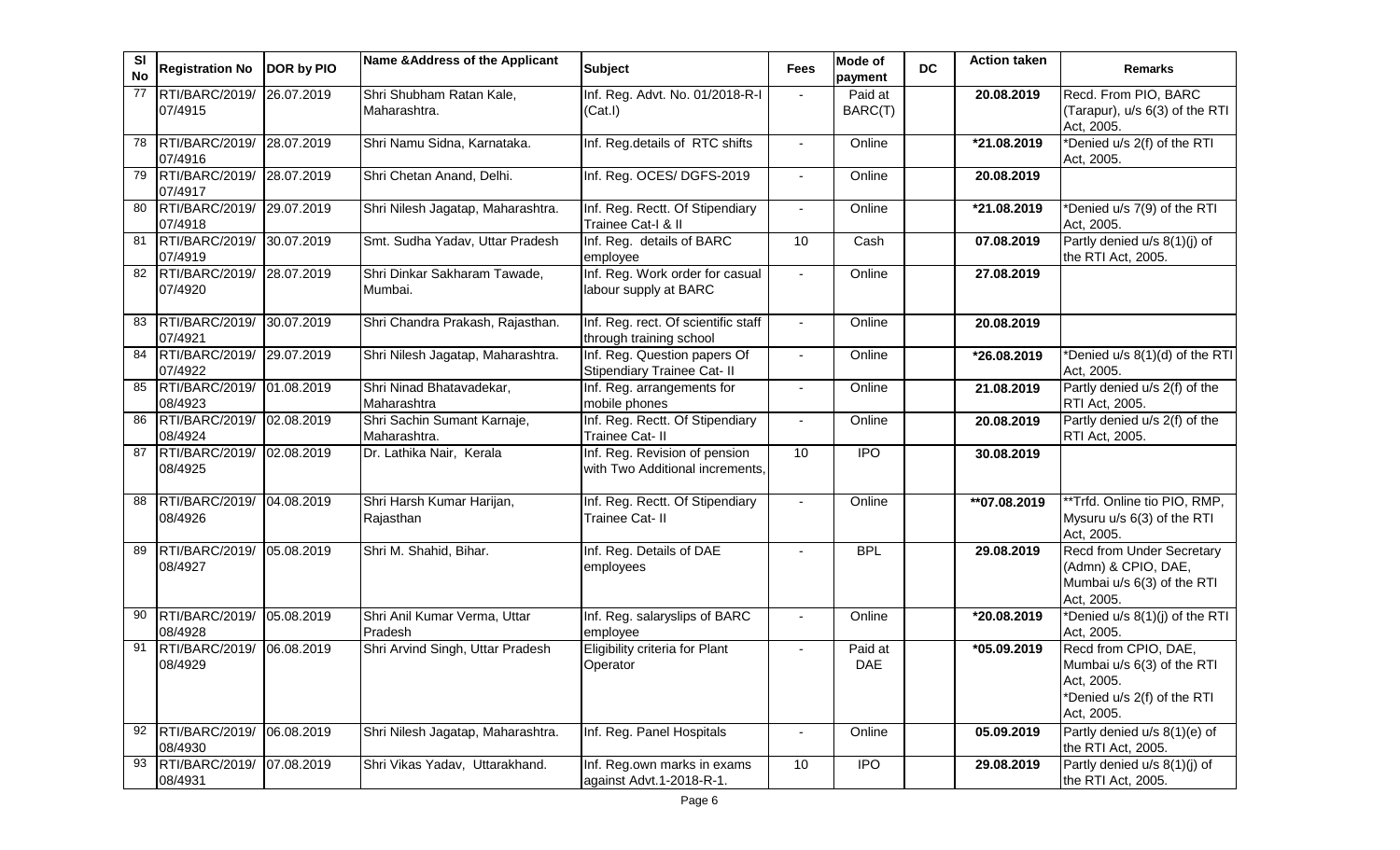| <b>SI</b><br><b>No</b> | <b>Registration No</b>                   | DOR by PIO | Name & Address of the Applicant                    | <b>Subject</b>                                              | <b>Fees</b>    | <b>Mode of</b><br>payment | <b>DC</b> | <b>Action taken</b> | <b>Remarks</b>                                                                                                                                  |
|------------------------|------------------------------------------|------------|----------------------------------------------------|-------------------------------------------------------------|----------------|---------------------------|-----------|---------------------|-------------------------------------------------------------------------------------------------------------------------------------------------|
| 94                     | RTI/BARC/2019/<br>08/4932                | 07.08.2019 | Ms. Geetha J., Tamilnadu.                          | Inf. Reg. employees details.                                |                | Online                    |           | 22.08.2019          | Partly denied u/s 8(1)(j) of<br>the RTI Act, 2005.                                                                                              |
| 95                     | RTI/BARC/2019/<br>08/4933                | 08.08.2019 | Shri Shravan Kumar Patel, Uttar<br>Pradesh         | Inf. Reg.own marks in exams<br>against Advt.1-2018-R-1.     | $\blacksquare$ | Online                    |           | 29.08.2019          |                                                                                                                                                 |
| 96                     | RTI/BARC/2019/<br>08/4934                | 08.08.2019 | Shri Sunil Kumar Tiwari, Jharkhand                 | Inf. Reg. OCES/ DGFS-2016                                   |                | Online                    |           | 03.09.2019          | Partly denied u/s 2(f) of the<br>RTI Act, 2005.                                                                                                 |
| 97                     | RTI/BARC/2019/<br>08/4935                | 08.08.2019 | Shri Palani Samy, Maharashtra.                     | Inf. Reg. Tender Contracts                                  |                | Online                    |           | 28.08.2019          |                                                                                                                                                 |
| 98                     | RTI/BARC/2019/<br>08/4936                | 08.08.2019 | Smt. Poonam Mishra, Assam                          | Inf. Reg. BARC employee                                     |                | Online                    |           | 03.09.2019          | Partly denied u/s 2(f) of the<br>RTI Act, 2005.                                                                                                 |
| 99                     | RTI/BARC/2019/<br>08/4937                | 09.08.2019 | Shri Bachch Raj Meena, Rajasthan.                  | Inf. Reg. Stipendiary trainee<br>details of self.           |                | Online                    |           | 06.09.2019          |                                                                                                                                                 |
|                        | 100 RTI/BARC/2019/<br>08/4938            | 09.08.2019 | Shri Bachch Raj Meena, Rajasthan.                  | Inf. Reg. Experience certificate<br>of self                 | $\blacksquare$ | Online                    |           | 06.09.2019          |                                                                                                                                                 |
| 101                    | RTI/BARC/2019/<br>08/4939                | 12.08.2019 | Shri Shyamlal Yadav, Uttar Pradesh.                | Inf. Reg. Parliamentary<br>Committee visit to PSU.          | $\Delta$       | Online                    |           | **13.08.2019        | **Trfd to PIO, DAE, Mumbai<br>u/s 6(3) of the RTI Act, 2005.                                                                                    |
|                        | 102 RTI/BARC/2019/<br>08/4940            | 13.08.2019 | Ms. Pravalika, Telangana.                          | Inf. reg. Applicability of<br>Maternity benefits act in DAE |                | Online                    |           | **13.08.2019        | Recd. From PIO, DAE u/s<br>6(3) of the RTI Act, 2005.<br>**Trfd to PIO, DAE, Mumbai<br>u/s 6(3) of the RTI Act, 2005.                           |
|                        | 103 RTI/BARC/2019/<br>08/4941            | 13.08.2019 | Shri Harish Kumar Bhupathi,,<br>Assam.             | Inf. Reg. OCES/ DGFS-2019<br>own marks                      |                | Online                    |           | 29.08.2019          |                                                                                                                                                 |
|                        | 104 RTI/BARC/2019/<br>08/4942            | 14.08.2019 | Shri Arif Ali, Moh. Uttar Pradesh.                 | Inf. Reg.own marks in exams<br>against Advt.1-2018-R-1.     | 10             | <b>IPO</b>                |           | 05.09.2019          | Partly denied u/s 2(f) of the<br>RTI Act, 2005.                                                                                                 |
|                        | 105 RTI/BARC/2019/<br>08/4943            | 14.08.2019 | Shri Manthosh Kumar, Uttar<br>Pradesh.             | Inf. Reg. Recruitment of<br>Physically handicapped people   |                | Paid at<br><b>DIVYANG</b> |           | 13.09.2019          | Recd from Under Secretary<br>(Admn) & CPIO, DAE, u/s<br>6(3) of the RTI Act, 2005.<br>Partly denied u/s 8(1)(j) of<br>the RTI Act, 2005.        |
|                        | 106 RTI/BARC/2019/<br>08/4944            | 15.08.2019 | Shri Sobila Maruthi Vara Prasad,<br>Andhra Pradesh | Inf. Reg. Advt.1-2018-R-1.                                  |                | Online                    |           | 29.08.2019          |                                                                                                                                                 |
|                        | 107 RTI/BARC/2019/<br>08/4945            | 16.08.2019 | Shri Sunil Kumar Kopparapu,<br>Mumbai.             | Inf. Reg. RRF                                               | $\blacksquare$ | Online                    |           | **20.08.2019        | **Trfd. To PIO, DAE u/s 6(3)<br>of the RTI Act, 2005                                                                                            |
|                        | 108 RTI/BARC/2019/ 19.08.2019<br>08/4946 |            | Shri Abhishek Jain, Rajasthan.                     | Inf. Reg. Appointment of Jr.<br>Hindi Translator            |                | Paid at<br><b>DAE</b>     |           | 06.09.2019          | <b>Recd from Under Secretary</b><br>(Admn) & CPIO, DAE, u/s<br>6(3) of the RTI Act, 2005.<br>Partly denied u/s 8(1)(j) of<br>the RTI Act, 2005. |
|                        | 109 RTI/BARC/2019/<br>08/4947            | 19.08.2019 | Lt. Col.Manju Sarala, Secundrabad                  | Inf. Reg. salary details of BARC<br>employee<br>Page 7      | 10             | <b>IPO</b>                |           | 29.08.2019          |                                                                                                                                                 |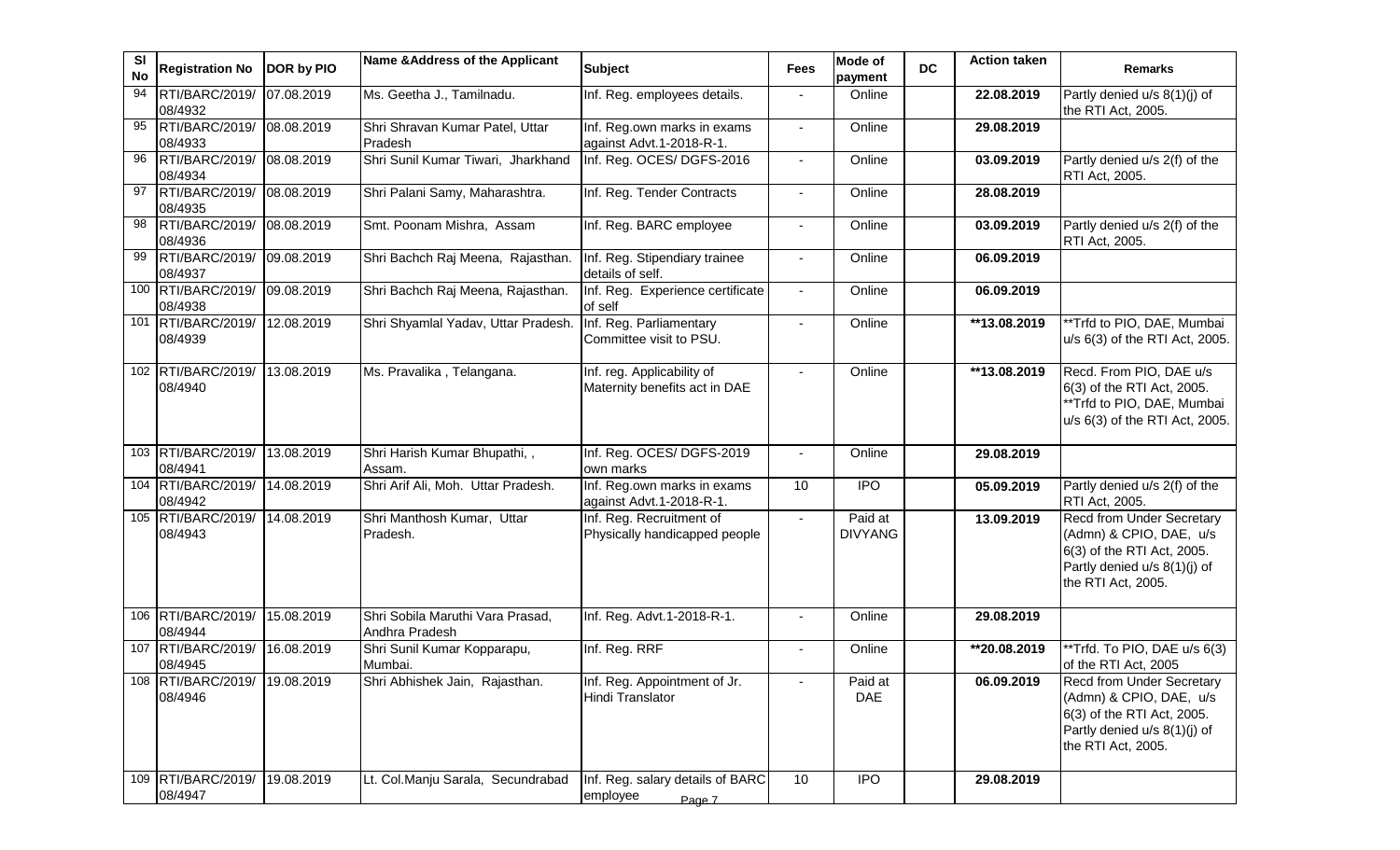| SI<br><b>No</b> | <b>Registration No</b>                   | DOR by PIO | Name & Address of the Applicant           | <b>Subject</b>                                           | Fees           | Mode of<br>payment | <b>DC</b> | <b>Action taken</b> | <b>Remarks</b>                                                                                                                                                      |
|-----------------|------------------------------------------|------------|-------------------------------------------|----------------------------------------------------------|----------------|--------------------|-----------|---------------------|---------------------------------------------------------------------------------------------------------------------------------------------------------------------|
|                 | 110 RTI/BARC/2019/                       | 19.08.2019 | Smt. Kota Yashoda, Rayanapadu,            | Inf. Reg. salary details of BARC                         | 10             | <b>IPO</b>         |           | 06.09.2019          |                                                                                                                                                                     |
|                 | 08/4948                                  |            | Krishna Dist                              | employee                                                 |                |                    |           |                     |                                                                                                                                                                     |
|                 | 111 RTI/BARC/2019/                       | 19.08.2019 | Shri Bangar Dvyandeo Kishan,              | Inf. Reg. Status of letter                               | 20             | <b>IPO</b>         |           | 06.09.2019          |                                                                                                                                                                     |
|                 | 08/4949                                  |            | Mumbai.                                   | submitted by self                                        |                |                    |           |                     |                                                                                                                                                                     |
|                 | 112 RTI/BARC/2019/<br>08/4950            | 19.08.2019 | Dr. Munish Kumar, Mumbai.                 | Inf. Reg. implementation of<br>DoPT in BARC              | $\blacksquare$ | Online             |           | 11.09.2019          | Recd. From PIO, DOPT u/s<br>6(3) of the RTI Act, 2005.&<br>Recd. From PIO, DAE u/s<br>6(3) of the RTI Act, 2005.<br>Partly denied u/s 2(f) of the<br>RTI Act, 2005. |
|                 | 113 RTI/BARC/2019/<br>08/4951            | 19.08.2019 | Shri Ajit Singh Talwandi, Punjab.         | Inf. Reg. Status of letter<br>submitted by self          | 14             | <b>IPO</b>         |           | 29.08.2019          |                                                                                                                                                                     |
|                 | 114 RTI/BARC/2019/<br>08/4952            | 20.08.2019 | Ms. Sejal Yogesh Nirgude,<br>Ahmedabad.   | Inf. Reg. Salary details of<br>BARC employee.            | 20             | $\overline{1}$     |           | 06.09.2019          | Partly denied u/s 8(1)(j) of<br>the RTI Act, 2005.                                                                                                                  |
|                 | 115 RTI/BARC/2019/ 21.08.2019<br>08/4953 |            | Shri Toni, Haryana                        | Inf. Reg. Radiographer<br>Apprenticeship                 | $\blacksquare$ | Online             |           | 06.09.2019          |                                                                                                                                                                     |
|                 | 116 RTI/BARC/2019/ 21.08.2019<br>08/4954 |            | Shri Ajit Singh Talwandi, Punjab.         | Inf. Reg. Status of letter<br>submitted by self          | 14             | $\overline{IPO}$   |           | 05.09.2019          |                                                                                                                                                                     |
|                 | 117 RTI/BARC/2019/ 23.08.2019<br>08/4955 |            | Shri Moyya Manmadha Rao, A.P.             | Inf. Reg. Admission to BARC<br>Ph.D. Programme           | 10             | <b>DD</b>          |           | 05.09.2019          |                                                                                                                                                                     |
|                 | 118 RTI/BARC/2019/ 26.08.2019<br>08/4956 |            | Smt. Vaddi Satyavathi, A.P.               | Inf. Reg. BARC employee                                  | 10             | <b>IPO</b>         |           | 18.09.2019          | Partly denied u/s 2(f) of the<br>RTI Act, 2005.                                                                                                                     |
|                 | 119 RTI/BARC/2019/ 26.08.2019<br>08/4957 |            | Shri Rajendra, U.P.                       | Inf. Reg. Change of<br>Nomenclature/ norms of<br>Nurses. |                | Online             |           | 25.09.2019          | Recd. From PIO, DAE u/s<br>6(3) of the RTI Act, 2005                                                                                                                |
|                 | 120 RTI/BARC/2019/<br>08/4958            | 27.08.2019 | Shri Mangali Praveen Kumar,<br>Telangana. | Inf. Reg. Advertisement of<br><b>HWB</b>                 |                | Online             |           | **28.08.2019        | Recd. From PIO, AERB u/s<br>6(3) of the RTI Act, 2005.<br>**Trfd. To PIO, HWB,<br>Mumbai u/s 6(3) of the RTI<br>Act, 2005.                                          |
|                 | 121 RTI/BARC/2019/<br>08/4959            | 28.08.2019 | Shri A.S. Bhangle, Mumbai.                | Inf. Reg. CPF to GPF option                              | 10             | Cash               |           | 25.09.2019          |                                                                                                                                                                     |
|                 | 122 RTI/BARC/2019/<br>08/4960            | 28.08.2019 | Smt. Shailaja N. Derebail, Mumbai.        | Inf. Reg. CPF to GPF option                              | 10             | Cash               |           | 19.09.2019          |                                                                                                                                                                     |
|                 | 123 RTI/BARC/2019/ 28.08.2019<br>08/4961 |            | Smt. Asha Pascal Lopes, Mumbai.           | Inf. Reg. CPF to GPF option                              | 10             | Cash               |           | 25.09.2019          |                                                                                                                                                                     |
| 124             | RTI/BARC/2019/<br>08/4962                | 28.08.2019 | Shri R.G. Kamath, Mumbai.                 | Inf. Reg. CPF to GPF option                              | 10             | Cash               |           | 25.09.2019          |                                                                                                                                                                     |
|                 | 125 RTI/BARC/2019/<br>08/4963            | 28.08.2019 | Shri P.C. Bhatt, Mumbai.                  | Inf. Reg. CPF to GPF option                              | 10             | Cash               |           | 25.09.2019          |                                                                                                                                                                     |
|                 | 126 RTI/BARC/2019/<br>08/4964            | 28.08.2019 | Smt. K, Susila Rao, Mumbai.               | Inf. Reg. CPF to GPF option                              | 10             | Cash               |           | 25.09.2019          |                                                                                                                                                                     |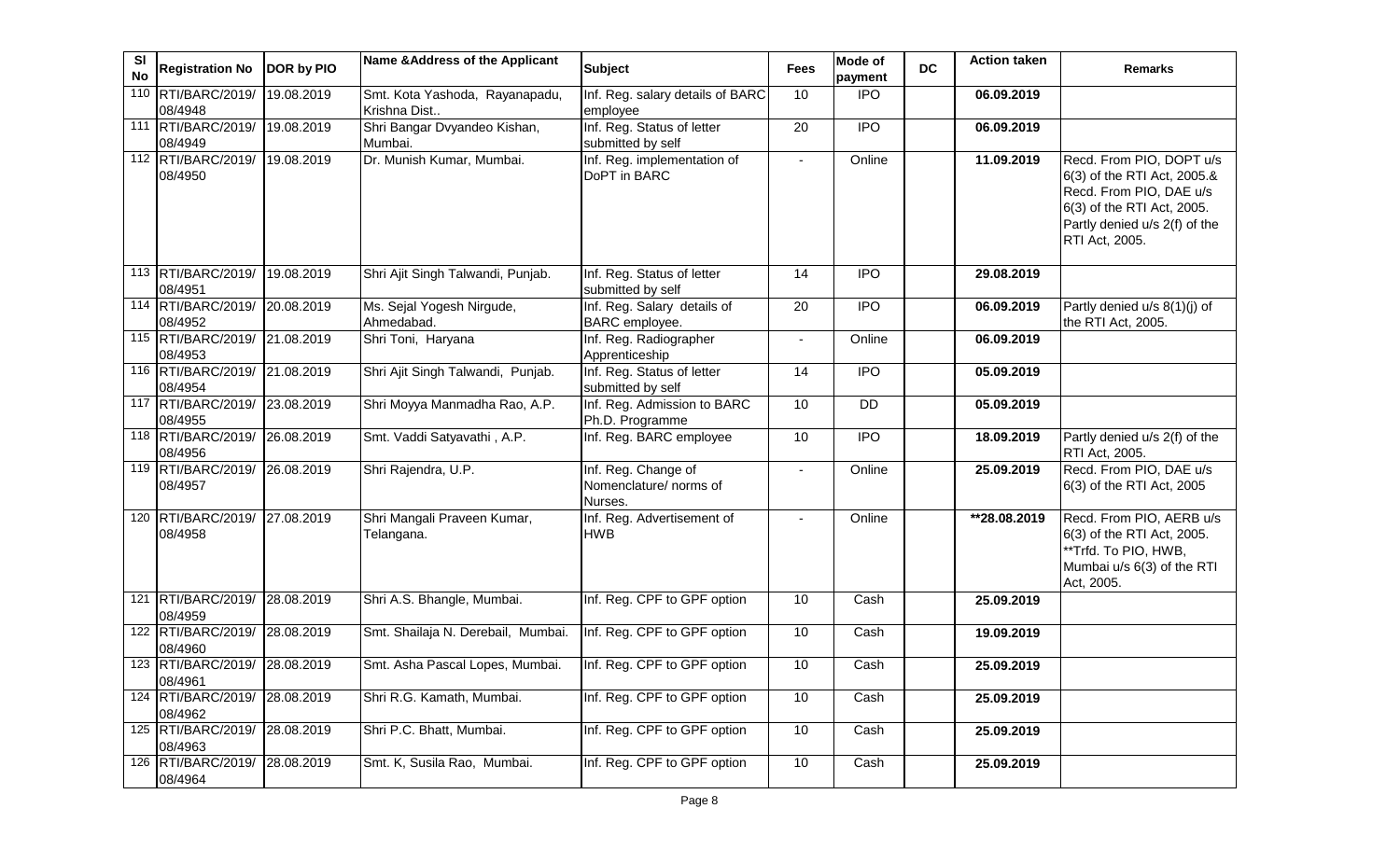| <b>SI</b><br><b>No</b> | Registration No   DOR by PIO             |            | Name & Address of the Applicant                       | <b>Subject</b>                                                   | Fees                     | <b>Mode of</b><br>payment | <b>DC</b> | <b>Action taken</b>     | <b>Remarks</b>                                                                                           |
|------------------------|------------------------------------------|------------|-------------------------------------------------------|------------------------------------------------------------------|--------------------------|---------------------------|-----------|-------------------------|----------------------------------------------------------------------------------------------------------|
| 127                    | RTI/BARC/2019/ 27.08.2019<br>08/4965     |            | Shri Pradeep T. Shyal, Mumbai.                        | Inf. Reg. CEA of self                                            | 10                       | Cash                      |           | 25.09.2019              |                                                                                                          |
|                        | 128 RTI/BARC/2019/ 29.08.2019<br>08/4966 |            | Shri Idu Khan, Tamilnadu.                             | Inf. Reg. Asstt. Foreman                                         | $\blacksquare$           | Online                    |           | 26.09.2019              | Recd. From PIO, DAE u/s<br>6(3) of the RTI Act, 2005.<br>Partly denied u/s 2(f) of the<br>RTI Act, 2005. |
|                        | 129 RTI/BARC/2019/ 29.08.2019<br>08/4967 |            | Ms. Caron Natasha Tauro, Karnatak. Inf. Reg. Reactors |                                                                  | 10                       | elPO                      |           | 19.09.2019              |                                                                                                          |
|                        | 130 RTI/BARC/2019/ 30.08.2019<br>08/4968 |            | Adv. E.N. Sarith Nath, Kerala.                        | Inf. Reg. Neutron Activation<br>Analysis                         | 10                       | <b>IPO</b>                |           | 16.09.2019              |                                                                                                          |
|                        | 131 RTI/BARC/2019/ 31.08.2019<br>08/4969 |            | Shri Hemendra Patil, Maharashtra.                     | Inf. Reg. Rectt. Status of<br>DCSEM Advt.                        |                          | Online                    |           | ** 05.09.2019           | **Trfd. To PIO, DCSEM u/s<br>6(3) of the RTI Act, 2005.                                                  |
|                        | 132 RTI/BARC/2019/ 31.08.2019<br>08/4970 |            | Shri Niraswain Swain, Maharashtra                     | Inf. Reg. Career opportunities<br>of Cat.1 & Cat 2 trainees.     | $\overline{\phantom{a}}$ | Online                    |           | 27.09.2019              | Partly denied u/s 2(f) of the<br>RTI Act, 2005.                                                          |
|                        | 133 RTI/BARC/2019/ 01.09.2019<br>09/4971 |            | Ms. Nivedita Singh, Uttar Pradesh.                    | Inf. Reg.own marks in exams<br>against Advt.1-2018-R-1.          | $\blacksquare$           | Online                    |           | 20.09.2019              |                                                                                                          |
|                        | 134 RTI/BARC/2019/<br>09/4972            | 02.09.2019 | Shri Manjeet Kumar, Madhya<br>Pradesh.                | Inf. Reg. Question papers of<br><b>UDC</b>                       | $\sim$                   | Online                    |           | 25.09.2019              |                                                                                                          |
|                        | 135 RTI/BARC/2019/ 02.09.2019<br>09/4973 |            | Shri Gagan Sharma, Uttar Pradesh                      | Inf. Reg. Internship                                             | $\overline{\phantom{a}}$ | Online                    |           | 20.09.2019              |                                                                                                          |
|                        | 136 RTI/BARC/2019/ 03.09.2019<br>09/4974 |            | Smt. Madhavi Desai, Mumba.                            | Inf. Reg. vacant posts of Sister-<br>in-Charge in BARC Hospital. | $\sim$                   | Online                    |           | 26.09.2019              |                                                                                                          |
|                        | 137 RTI/BARC/2019/<br>09/4975            | 03.09.2019 | Shri Simha, Telangana                                 | Inf. Reg. PH(OBC) in Advt.1-<br>2018-R-1.                        | $\sim$                   | Online                    |           | <b>Under Process</b>    | Recd. From PIO, AERB u/s<br>6(3) of the RTI Act, 2005                                                    |
|                        | 138 RTI/BARC/2019/<br>09/4976            | 05.09.2019 | Shri Manoj Krishna Tarale,<br>Maharashtra             | Inf. Reg. Ban of firm                                            | $\blacksquare$           | Online                    |           | <b>Under Process</b>    |                                                                                                          |
|                        | 139 RTI/BARC/2019/<br>09/4977            | 06.09.2019 | Miss. Romita Promod Dhananjay,<br>Maharashtra.        | Inf. Reg. BARC employee                                          | 10                       | <b>IPO</b>                |           | *23.09.2019             | *Denied u/s 8(1)(j) of the RTI<br>Act, 2005.                                                             |
|                        | 140 RTI/BARC/2019/<br>09/4978            | 09.09.2019 | Shri Pusuluri Narayanaswami,<br>Telangana             | Inf. Reg. Uranium project                                        | 10                       | <b>IPO</b>                |           | $\overline{12.09.2019}$ | **Trfd. To PIO, DAE & PIO,<br>AERB u/s 6(3) of the RTI Act,<br>2005.                                     |
|                        | 141 RTI/BARC/2019/<br>09/4979            | 10.09.2019 | Shri Kumar Kartikey Awasthi,<br>Maharashtra.          | Inf. Reg. Sports & cultural<br>activities in BARC                | $\sim$                   | Online                    |           | <b>Under Process</b>    |                                                                                                          |
|                        | 142 RTI/BARC/2019/ 11.09.2019<br>09/4980 |            | Shri Arvind Jagannath Sane,<br>Mumbai.                | Inf. Reg.medical treatment                                       | 10                       | <b>IPO</b>                |           | <b>Under Process</b>    |                                                                                                          |
|                        | 143 RTI/BARC/2019/<br>09/4981            | 16.09.2019 | Smt. Vaishali Ravindra Bamane,<br>Maharashtra,        | Inf. Reg. BARC employee                                          | 10                       | <b>IPO</b>                |           | <b>Under Process</b>    |                                                                                                          |
|                        | 144 RTI/BARC/2019/<br>09/4982            | 16.09.2019 | Shri J.P. Shringi, Rajasthan.                         | Inf. Reg. Video footage                                          | $\blacksquare$           | Online                    |           | <b>Under Process</b>    | Recd. From PIO, HWP, Kota<br>u/s 6(3) of the RTI Act, 2005<br>w.r.t. Point No. 3.                        |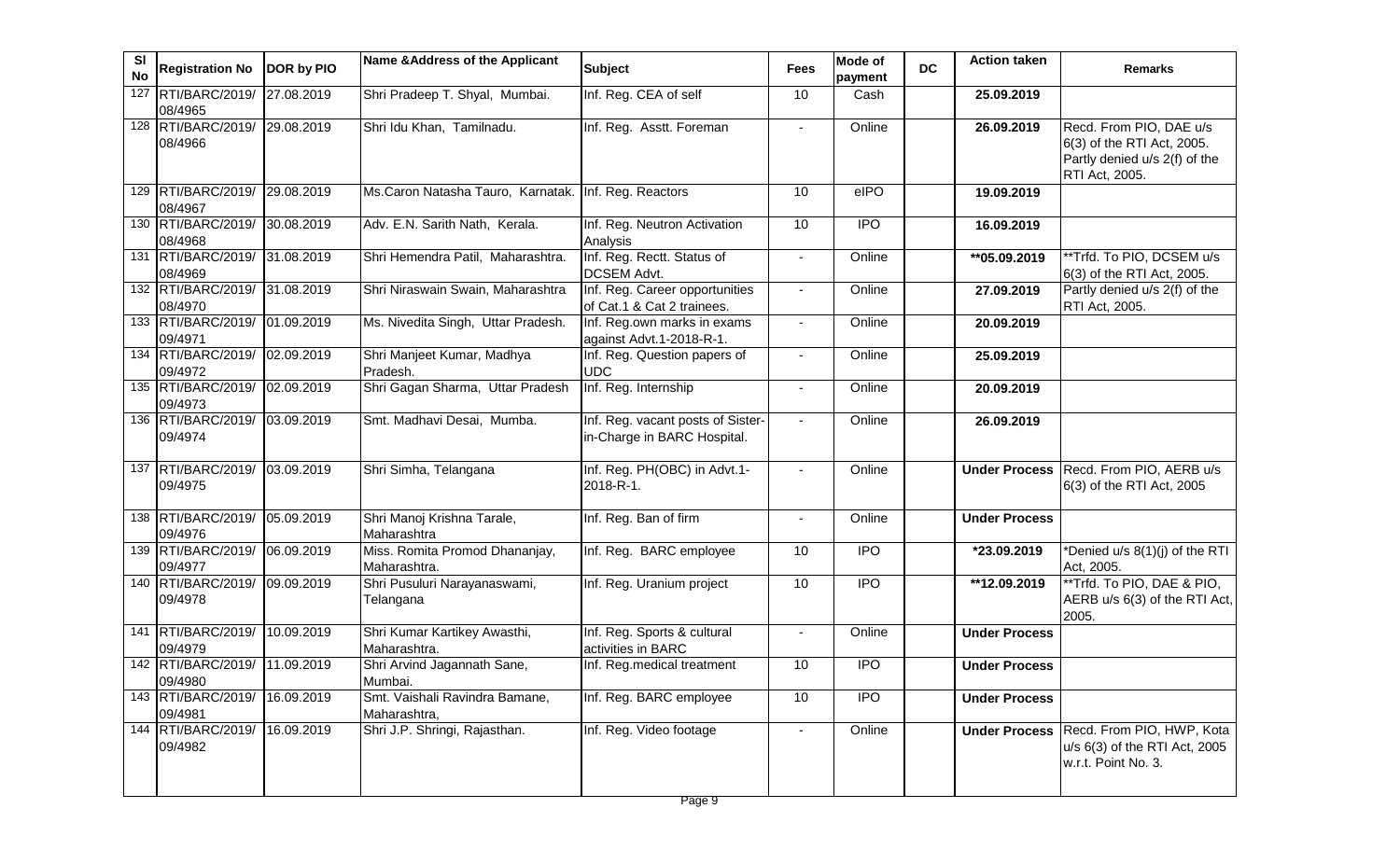| SI<br><b>No</b> | <b>Registration No</b>                   | DOR by PIO | Name & Address of the Applicant                                    | <b>Subject</b>                                                        | <b>Fees</b>              | <b>Mode of</b><br>payment | <b>DC</b> | <b>Action taken</b>  | <b>Remarks</b>                                                                             |
|-----------------|------------------------------------------|------------|--------------------------------------------------------------------|-----------------------------------------------------------------------|--------------------------|---------------------------|-----------|----------------------|--------------------------------------------------------------------------------------------|
| 145             | RTI/BARC/2019/<br>09/4983                | 17.09.2019 | Shri Chandran R, Tamilnadu.                                        | inf. Reg. Qualification for<br><b>Reactor operation</b>               |                          | Online                    |           |                      | Under Process Recd. From PIO, DAE u/s<br>6(3) of the RTI Act, 2005<br>w.r.t. Point No. 14. |
|                 | 146 RTI/BARC/2019/ 17.09.2019<br>09/4984 |            | Shri Kamlesh Khandelwal,<br>Maharashtra.                           | Inf. Reg. DPS tender                                                  |                          | Online                    |           | **19.09.2019         | **Trfd. To PIO, DPS u/s 6(3)<br>of the RTI Act, 2005.                                      |
|                 | 147 RTI/BARC/2019/<br>09/4985            | 17.09.2019 | Shri Kamlesh Khandelwal,<br>Maharashtra.                           | Inf. Reg. BARC tender                                                 | $\sim$                   | Online                    |           | <b>Under Process</b> |                                                                                            |
|                 | 148 RTI/BARC/2019/<br>09/4986            | 18.09.2019 | Shri Pushpendra Saini, Maharashtra. Ing. Reg. Copy of service book | of self.                                                              | $\overline{\phantom{a}}$ | Online                    |           | <b>Under Process</b> |                                                                                            |
|                 | 149 RTI/BARC/2019/<br>09/4987            | 18.09.2019 | Shri Dhanaraju H.N., Karnataka.                                    | Inf. Reg. Advt. No.BARC-MYS-<br>01-2018.                              | $\sim$                   | Online                    |           | **19.09.2019         | ** Trfd.to PIO, RMP(M) u/s<br>6(3) of the RTI Act, 2005.                                   |
|                 | 150 RTI/BARC/2019/<br>09/4988            | 18.09.2019 | Shri Pushpendra Saini, Maharashtra.                                | Inf.reg. Track change &<br>additional qualification                   | $\sim$                   | Online                    |           | <b>Under Process</b> |                                                                                            |
|                 | 151 RTI/BARC/2019/ 19.09.2019<br>09/4989 |            | Shri Neeraj Kumar, Maharashtra.                                    | Inf. Reg. STPT-TO question<br>papers                                  |                          | Online                    |           |                      | Under Process Recd. From PIO, DAE u/s<br>6(3) of the RTI Act, 2005.                        |
|                 | 152 RTI/BARC/2019/ 21.09.2019<br>09/4990 |            | Shri Akash Kumar Verma, U.P.                                       | Inf. Reg. Outside employment                                          | $\sim$                   | Online                    |           | <b>Under Process</b> |                                                                                            |
|                 | 153 RTI/BARC/2019/ 21.09.2019<br>09/4991 |            | Shri Manoj Kumar Maurya, Uttar<br>Pradesh                          | Inf. Reg. Advt. No. 01-2018-R-I<br>Cat.I -own marks & Cutoff<br>marks | $\sim$                   | Online                    |           | <b>Under Process</b> |                                                                                            |
|                 | 154 RTI/BARC/2019/ 22.09.2019<br>09/4992 |            | Shri K.D. Negi, Uttarakhand.                                       | Inf. Reg. result against Advt.<br>No. 01-2015-BARC, RMP(M)            | $\Delta$                 | Online                    |           | **23.09.2019         | ** Trfd.to PIO, RMP(M) u/s<br>6(3) of the RTI Act, 2005.                                   |
|                 | 155 RTI/BARC/2019/ 22.09.2019<br>09/4993 |            | Shri C. Pravesh, Uttar Pradesh.                                    | Inf. Reg. BARC Dispensaries                                           | $\blacksquare$           | Online                    |           | <b>Under Process</b> |                                                                                            |
|                 | 156 RTI/BARC/2019/ 25.09.2019<br>09/4994 |            | Shri Vinay Karanam, Mumbai.                                        | Inf. Reg. complaint made by<br>self                                   |                          | Online                    |           | <b>Under Process</b> |                                                                                            |
|                 | 157 RTI/BARC/2019/ 25.09.2019<br>09/4995 |            | Shri Vankar J.S., Gujarat.                                         | Inf. Reg. APAR of maintenance                                         | $\blacksquare$           | Online                    |           |                      | Under Process Recd. From PIO, DAE u/s<br>6(3) of the RTI Act, 2005.                        |
|                 | 158 RTI/BARC/2019/ 25.09.2019<br>09/4996 |            | Shri Amar Jeet, Gurgaon,                                           | Inf. Reg. Normalisation in<br>multiple tier exams                     | $\blacksquare$           | Online                    |           |                      | Under Process Recd. From PIO, DAE u/s<br>6(3) of the RTI Act, 2005.                        |
|                 | 159 RTI/BARC/2019/<br>09/4997            | 25.09.2019 | Shri Sunil Kumar, Delhi.                                           | Inf. Reg. Advt. No. 01-2018-R-I<br>Cat.II - own marks                 |                          | Online                    |           |                      | Under Process Recd. From PIO, BARC(T)<br>u/s 6(3) of the RTI Act, 2005.                    |
|                 | 160 RTI/BARC/2019/ 26.09.2019<br>09/4998 |            | Shri Siba Prasada Panigrahi, Odisa.                                | Inf. Reg. Young Scientist<br>Award                                    | $\mathbf{r}$             | Online                    |           | <b>Under Process</b> | Recd. From PIO, DAE u/s<br>6(3) of the RTI Act, 2005.                                      |
|                 | 161 RTI/BARC/2019/ 27.09.2019<br>09/4999 |            | Shri Arun, Madhya Pradesh.                                         | Inf. Reg. Track change on<br>medical ground                           |                          | Online                    |           | <b>Under Process</b> |                                                                                            |
|                 | 162 RTI/BARC/2019/ 27.09.2019<br>09/5000 |            | Shri Arun Singh, New Delhi.                                        | Inf. Reg. OCES/DGFS-2019                                              | 10                       | $\overline{1}$            |           | <b>Under Process</b> |                                                                                            |
|                 | 163 RTI/BARC/2019/ 27.09.2019<br>09/5001 |            | Shri E.N. Geethanath, Kerala.                                      | Inf. Reg. Neutron Activation<br>Analysis                              | 10                       | <b>IPO</b>                |           | <b>Under Process</b> |                                                                                            |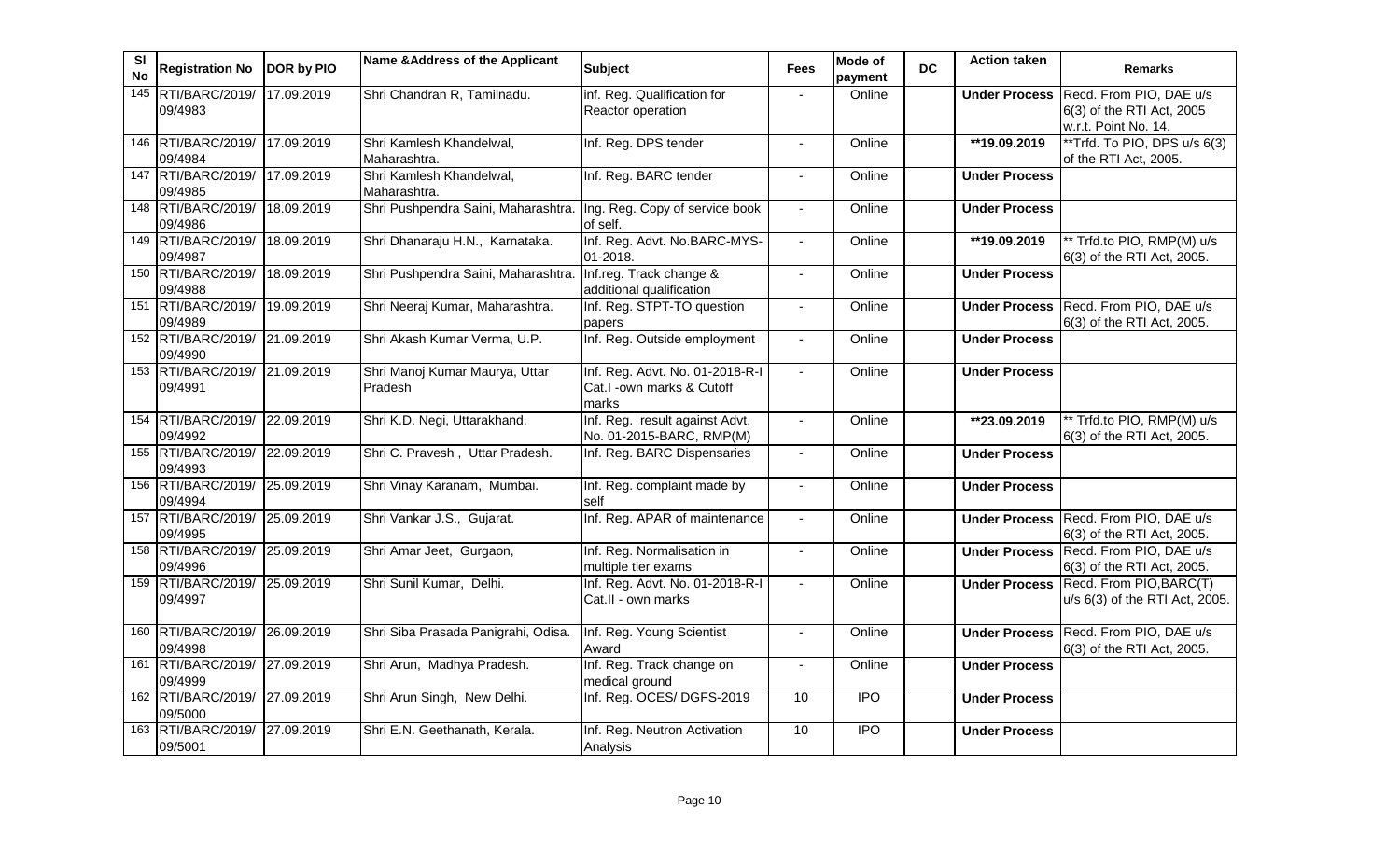| SI<br><b>No</b> | <b>Registration No</b>        | <b>DOR by PIO</b> | Name & Address of the Applicant    | <b>Subject</b>                   | <b>Fees</b>    | Mode of<br>payment | <b>DC</b> | <b>Action taken</b> | <b>Remarks</b>                                 |
|-----------------|-------------------------------|-------------------|------------------------------------|----------------------------------|----------------|--------------------|-----------|---------------------|------------------------------------------------|
|                 | 164 RTI/BARC/2019/ 27.09.2019 |                   | Ms. S. Kaveri, Salem.              | Inf. Reg. Recruitment of         | $\,$ $\,$      | Paid at            |           |                     | <b>Under Process Recd. From US(Admn) &amp;</b> |
|                 | 09/5002                       |                   |                                    | disabled persons                 |                | Min. Of            |           |                     | CPIO, DAE u/s 6(3) of the                      |
|                 |                               |                   |                                    |                                  |                | Labour &           |           |                     | <b>RTI Act, 2005.</b>                          |
|                 |                               |                   |                                    |                                  |                | Empowerm           |           |                     |                                                |
|                 |                               |                   |                                    |                                  |                | ent                |           |                     |                                                |
|                 | 165 RTI/BARC/2019/ 27.09.2019 |                   | Shri Vinay Karanam, Mumbai.        | Inf. Reg. Assessment of APAR     | $\blacksquare$ | Paid at            |           |                     | Under Process Recd. From PIO, DAE u/s          |
|                 | 09/5003                       |                   |                                    | & Conduct Rules                  |                | DAE.               |           |                     | [6(3) of the RTI Act, 2005.                    |
|                 | 166 RTI/BARC/2019/ 30.09.2019 |                   | Shri Rajesh Kumar Meena, New       | Inf.reg. Guidelines/ Rules for   | $\blacksquare$ | Paid at            |           |                     | Under Process Recd. From PIO, DAE u/s          |
|                 | 09/5004                       |                   | Delhi.                             | outside employment               |                | DAE.               |           |                     | 6(3) of the RTI Act, 2005.                     |
|                 | 167 RTI/BARC/2019/            | 30.09.2019        | Shri Neeraj Kumar, Rajasthan       | Inf. Reg. Work profile of        | $\blacksquare$ | Paid at            |           |                     | Under Process Recd. From PIO, DAE u/s          |
|                 | 09/5005                       |                   |                                    | Techenical Supervisor/A          |                | DAE.               |           |                     | 6(3) of the RTI Act, 2005.                     |
|                 | 168 RTI/BARC/2019/ 30.09.2019 |                   | Shri Anil Kumar Sharma, Rajasthan. | Inf. Reg. Applicability of Order | $\blacksquare$ | Paid at            |           |                     | <b>Under Process Recd. From PIO, DAE u/s</b>   |
|                 | 09/5006                       |                   |                                    | of Min.of Fin. in DAE & PSU.     |                | <b>DAE</b>         |           |                     | [6(3) of the RTI Act, 2005.                    |
|                 |                               |                   |                                    |                                  |                |                    |           |                     |                                                |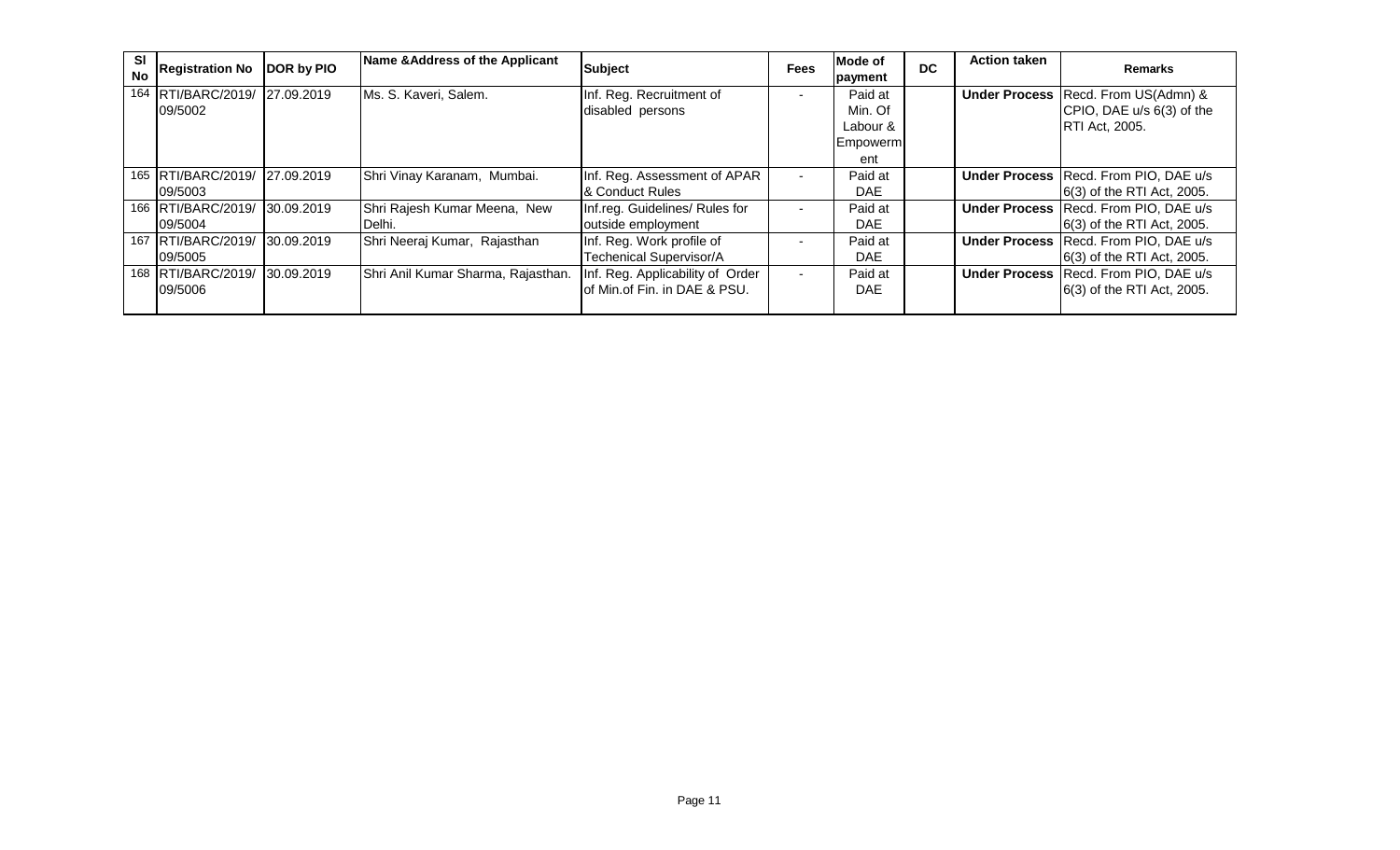## **FIRST APPEAL**

| $\overline{\mathbf{s}}$ |                                      |            | DOR by PIO Name & Address of the Applicant     | <b>Subject</b>                                                                                          | <b>Action taken</b>         | <b>Disposal of Appeal</b>                                 | <b>Remarks</b>                                                   |
|-------------------------|--------------------------------------|------------|------------------------------------------------|---------------------------------------------------------------------------------------------------------|-----------------------------|-----------------------------------------------------------|------------------------------------------------------------------|
| <b>No</b>               | <b>Registration</b><br><b>No</b>     |            |                                                |                                                                                                         |                             |                                                           |                                                                  |
| $\mathbf{1}$            | RTI/BARC/201 25.04.2019<br>9/04/4751 |            | Shri Vinay Karanam, Mumbai.                    | Inf. Reg. complaint made by<br>self                                                                     | 23.05.2019                  | Appeal received on 28.05.2019.<br>Disposed on 03.07.2019. |                                                                  |
| 2                       | RTI/BARC/201 09.04.2019<br>9/04/4724 |            | Smt. Manorama Meena,<br>Rajasthan.             | Inf. Reg. Copies of order<br>related to Cat.I & II<br>Stipendiary trainees<br>(advanced increment).     | 06.05.2019                  | Appeal received on 29.05.2019.<br>Disposed on 03.07.2019. | Inf.prov.as per Appellate<br>Order on 08.07.2019.                |
| $\mathbf{3}$            | RTI/BARC/201 16.05.2019<br>9/05/4797 |            | Shri Rohit Janardhan Raghatwan,<br>Maharashtra | Inf. Reg. List of SC/St<br>employees                                                                    | 31.05.2019                  | Appeal received on 13.06.2019.<br>Disposed on 03.07.2019. |                                                                  |
| 4                       | RTI/BARC/201 10.04.2019<br>9/04/4725 |            | Shri Pankaj Kumar, Uttar<br>Pradesh            | Inf. Reg. Norms/ guidelines<br>for recruitment and<br>absorption of CAT I trainees                      | 09.05.2019                  | Appeal received on 13.06.2019.<br>Disposed on 09.07.2019. | Information as per<br>Appellate Order provided<br>on 10.07.2019. |
| 5                       | RTI/BARC/201 21.04.2019<br>9/04/4742 |            | Smt. Manorama Meena,<br>Rajasthan.             | Inf. Reg. Advance Increments<br>to Category -II Trainees.                                               | 15.05.2019                  | Appeal received on 14.06.2019.<br>Disposed on 24.07.2019  | Inf. Prov.as per Appellate<br>Order on 29.07.2019.               |
| 6                       | RTI/BARC/201 24.05.2019<br>9/05/4811 |            | Ms. Shanti Kumari, Chandigarh.                 | Copy of marks/OMR sheet of<br>all selected candidates of<br>Advt. 1-2018-R-IV for SA/B<br>(Radiography) | 17.06.2019                  | Appeal received on 19.06.2019.<br>Disposed on 25.07.2019. | Information Provided as<br>per Appellate Order on<br>29.07.2019  |
| $\overline{7}$          | RTI/BARC/201 14.05.2019<br>9/05/4790 |            | Shri B.Das, Tamilnadu                          | Reg. Copy of guidelines for<br><b>S&amp;T Merit Promotion</b>                                           | 03.06.2019                  | Appeal received on 24.06.2019.<br>Disposed on 23.07.2019  | Inf.provided as per<br>Appeallate Order on<br>26.07.2019         |
| 8                       | RTI/BARC/201 01.05.2019<br>9/05/4763 |            | Shri Baren Kumar Kha,<br>Anushakti Nagar.      | Inf. Reg. AQ/STPT                                                                                       | 29.05.2019                  | Appeal received on 25.06.2019.<br>Disposed on 02.08.2019  | Inf.provided as per<br>Appeallate Order on<br>07.08.2019         |
| 9                       | RTI/BARC/201 05.05.2019<br>9/05/4770 | 14.05.2019 | Shri B.Sarkar, West Bengal.                    | Inf. Reg. BARC employee.                                                                                | **07.05.,2019<br>24.05.2019 | Appeal received on 24.06.2019.<br>Disposed on 31.07.2019  |                                                                  |
| 10                      | RTI/BARC/201 13.05.2019<br>9/05/4789 |            | Shri K.S. Pillai, Kerala.                      | Inf. Reg. Information on DAE<br>ID note                                                                 | 31.05.2019                  | Appeal received on 04.07.2019.<br>Disposed on 01.08.2019  | Inf. Prov as per appellate<br>order on 05.08.2019.               |
| 11                      | RTI/BARC/201 24.05.2019<br>9/05/4812 |            | Shri Patil Prabhakar<br>Harishchandra, Mumbai. | Inf. Reg. Advt. 1-2018-R-I for<br><b>Stipendiary Trainee Cat.II</b><br>(Laboratory)                     | *10.06.2019                 | Appeal received on 04.07.2019.<br>Disposed on 19.07.2019  |                                                                  |

**Quaterly Report on Implementation of RTI for the period from 01.07.2019 to 30.09.2019**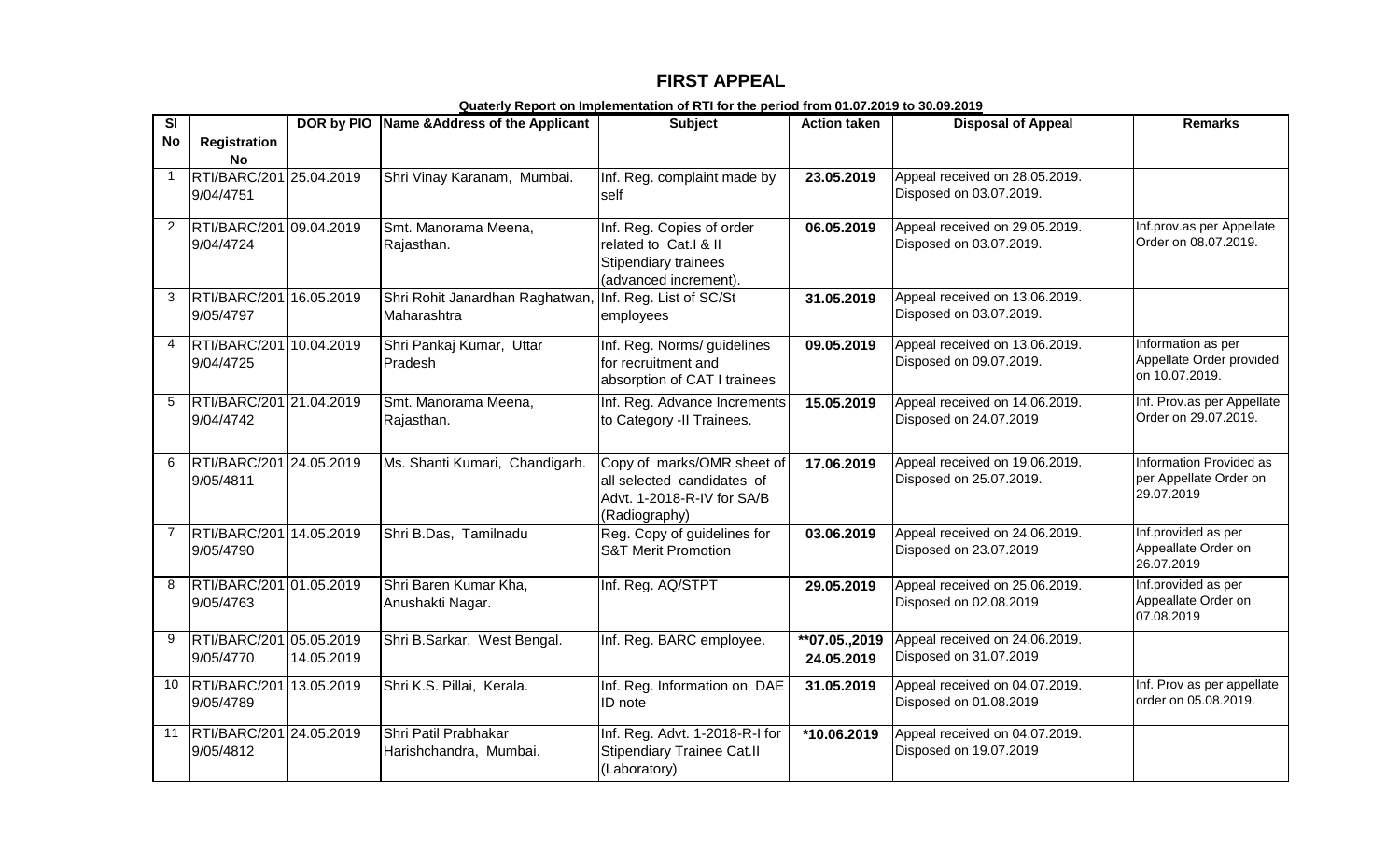| SI              |                                      | DOR by PIO Name & Address of the Applicant | <b>Subject</b>                                      | <b>Action taken</b> | <b>Disposal of Appeal</b>                                | <b>Remarks</b>                                      |
|-----------------|--------------------------------------|--------------------------------------------|-----------------------------------------------------|---------------------|----------------------------------------------------------|-----------------------------------------------------|
| No              | Registration                         |                                            |                                                     |                     |                                                          |                                                     |
|                 | <b>No</b>                            |                                            |                                                     |                     |                                                          |                                                     |
| $\overline{12}$ | RTI/BARC/201 17.06.2019              | Shri Piyush Malviya,                       | Inf. Reg. OCES exam 2012                            | 09.07.2019          | Appeal received on 14.07.2019.                           | Inf. Prov. As per appellate<br>order on 20.08.2019. |
|                 | 9/06/4839                            | Maharashtra.                               | to 2018                                             |                     | Disposed on 13.08.2019                                   |                                                     |
| 13              | RTI/BARC/201 29.06.2019              | Shri K. Hari Prasath,                      | Inf. Reg. BARC employee                             | 08.07.2019          | Appeal received on 17.07.2019.                           |                                                     |
|                 | 9/06/4863                            | Kumbakonam.                                |                                                     |                     | Disposed on 08.08.2019                                   |                                                     |
| 14              | RTI/BARC/201 24.06.2019              | Shri Ashutosh, Maharashtra.                | Inf. Reg. Advt. No. 01-2018-R-                      | 22.07.2019          | Appeal received on 22.07.2019.                           |                                                     |
|                 | 9/06/4852                            |                                            | Cat.I                                               |                     | Disposed on 20.08.2019                                   |                                                     |
|                 |                                      |                                            |                                                     |                     |                                                          |                                                     |
| 15              | RTI/BARC/201 14.06.2019              | Shri Ramachandra Naik R.,                  | Inf. Reg. Advt. No. 01/2018                         | 01.07.2019          | Appeal received on 19.07.2019.                           |                                                     |
|                 | 9/06/4836                            | Hyderabad.                                 | SA (Radiography)                                    |                     | Disposed on 13.08.2019                                   |                                                     |
| 16              | RTI/BARC/201 29.05.2019              | Shri Mukesh Kumar Gurjar,                  | Inf. Reg. AQ acquired by                            | 18.06.2019          | Appeal received on 25.07.2019.                           |                                                     |
|                 | 9/05/4819                            | Madhya Pradesh                             | employees in horticulture,                          |                     | Disposed on 13.08.2019                                   |                                                     |
|                 |                                      |                                            | gardening, etc.                                     |                     |                                                          |                                                     |
| 17              | RTI/BARC/201 08.07.2019              | Shri Prince, Ballabgarh.                   | Copy of question paper,                             | 26.07.2019          | Appeal received on 28.07.2019.                           | Provided as per Appellate                           |
|                 | 9/07/4874                            |                                            | answer key & cut off marks                          |                     | Disposed on 27.08.2019                                   | Order on 30.08.2019.                                |
|                 |                                      |                                            | for Work Asstt.                                     |                     |                                                          |                                                     |
|                 |                                      |                                            |                                                     |                     |                                                          |                                                     |
| 18              | RTI/BARC/201 28.06.2019<br>9/06/4861 | Shri Shekh Mohsin, Madhya<br>Pradesh.      | Inf. Reg. Recruitment &<br>promotion guidelines for | 26.07.2019          | Appeal received on 30.07.2019.<br>Disposed on 28.08.2019 |                                                     |
|                 |                                      |                                            | direct recruited S&T.                               |                     |                                                          |                                                     |
|                 |                                      |                                            |                                                     |                     |                                                          |                                                     |
| 19              | RTI/BARC/201 28.06.2019              | Shri Mukesh Kumar Gurjar,                  | Inf.reg. AQ in Horticulture                         | 24.07.2019          | Appeal received on 06.08.2019.                           |                                                     |
|                 | 9/06/4862                            | Madhya Pradesh                             | discipline                                          |                     | Disposed on 05.09.2019                                   |                                                     |
|                 |                                      |                                            |                                                     |                     |                                                          |                                                     |
| 20              | RTI/BARC/201 19.06.2019              | Shri Prashant Ashok Londhe,                | Inf w.r.t. disciplinary                             | 10.07.2019          | Appeal received on 06.08.2019.                           |                                                     |
|                 | 9/06/4844                            | Nasik.                                     | proceedings of self.                                |                     | Disposed on 28.08.2019                                   |                                                     |
|                 |                                      |                                            |                                                     |                     |                                                          |                                                     |
| 21              | RTI/BARC/201 17.06.2019              | Shri Veeraswamy Nallajarla,                | Inf. Reg. rect. Of scientific                       | 10.07.2019          | Appeal received on 08.08.2019.                           |                                                     |
|                 | 9/06/4840                            | Andhra Pradesh.                            | officers through training                           |                     | Disposed on 16.09.2019                                   |                                                     |
|                 |                                      |                                            | school                                              |                     |                                                          |                                                     |
| 22              | RTI/BARC/201 18.07.2019              | Shri Narayan Ratanoo, Madhya               | Inf. Reg. Track change on                           | *05.08.2019         | Appeal received on 10.08.2019.                           |                                                     |
|                 | 9/07/4896                            | Pradesh.                                   | medical ground                                      |                     | Disposed on 23.08.2019                                   |                                                     |
|                 |                                      |                                            |                                                     |                     |                                                          |                                                     |
|                 |                                      |                                            |                                                     |                     |                                                          |                                                     |